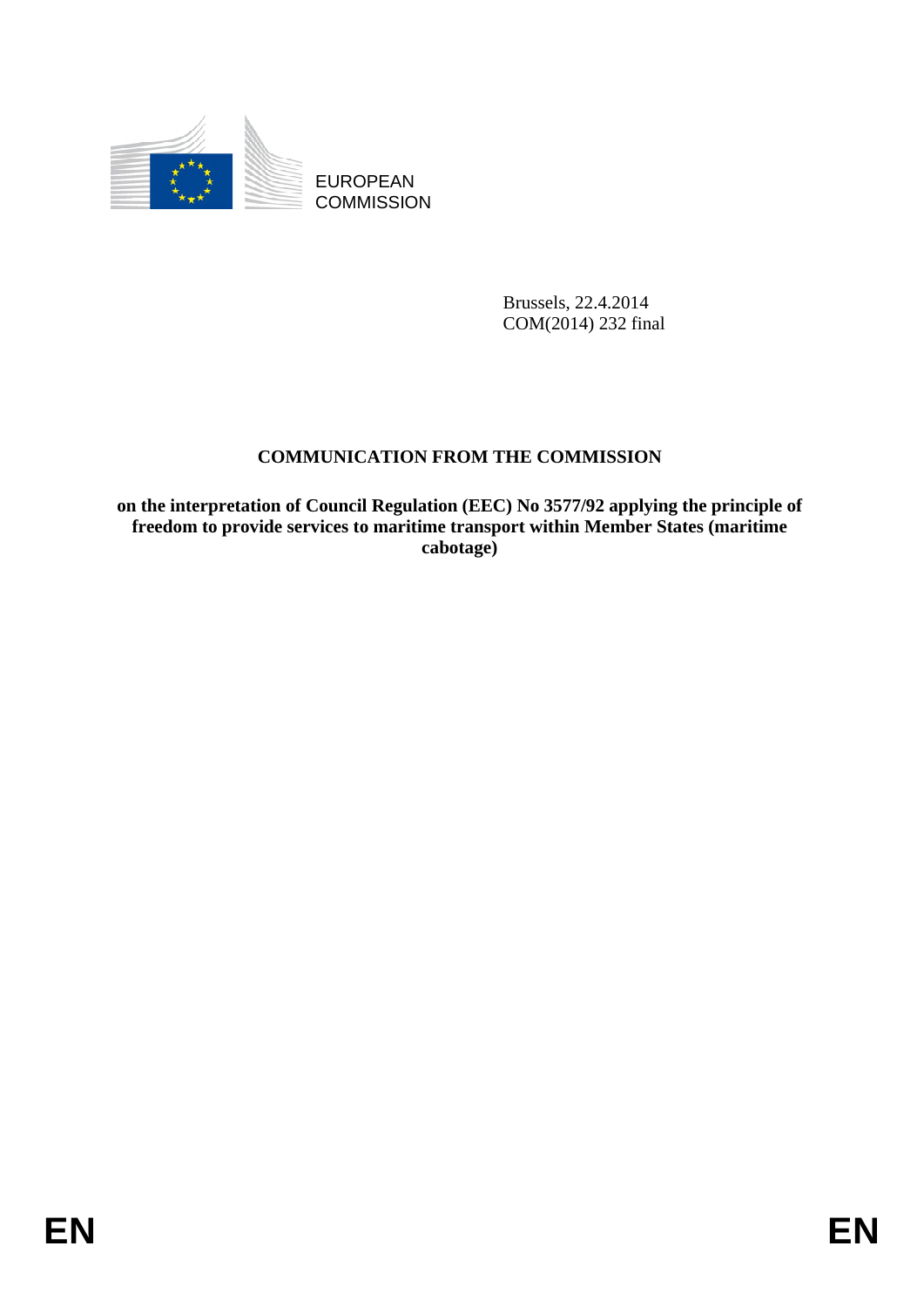## **COMMUNICATION FROM THE COMMISSION**

### **on the interpretation of Council Regulation (EEC) No 3577/92 applying the principle of freedom to provide services to maritime transport within Member States (maritime cabotage)**

# **Summary**

Drawing on the experience gained during twenty years' practical application of Regulation (EEC) No 3577/92, the Commission has decided in the interests of transparency and legal certainty to update and amend its interpretation of the provisions of the Regulation. This Communication amends and replaces the previous Commission's interpretative communications of  $2003^1$  and  $2006^2$ .

This Communication is being presented for information purposes only, to help explain the Regulation. It indicates how the Commission intends to apply the Regulation. It does not set out either to revise the Regulation or to encroach on the Court of Justice's jurisdiction in matters of interpretation.

This Communication starts by specifying the scope of the freedom to provide services in the maritime cabotage sector. It indicates who enjoys that freedom and recalls which services the Regulation covers.

It goes on to specify the extent of the derogations to the freedom to provide services, as provided for in the Regulation. There are three such derogations. Firstly, Member States have the power to impose manning rules on board ships smaller than 650 gt and vessels performing island cabotage services between two ports on their territory. Secondly, Member States may impose public service obligations and conclude public service contracts in order to ensure an adequate scheduled transport service to, from and between islands. Lastly, Member States may ask the Commission to adopt safeguard measures to remedy a serious disturbance of the internal market.

The Communication also provides an overview of transitional measures for the application of this Regulation in respect to Croatia since its accession to the Union.

Finally, the Communication provides guidance on application of Regulation (EC) No 1370/2007 of the European Parliament and of the Council on public passenger transport services by rail and by road and repealing Council Regulations (EEC) Nos 1191/69 and  $1107/70<sup>3</sup>$  to maritime cabotage services.

 $\frac{1}{1}$  Communication from the Commission to the European Parliament, the Council, the European Economic and Social Committee and the Committee of the Regions on the interpretation of Council Regulation No 3577/92 applying the principle of freedom to provide services to maritime transport within Member States (maritime cabotage) of 22.12.2003, COM(2003)595.

<sup>2</sup> Communication from the Commission to the European Parliament, the Council, the European Economic and Social Committee and the Committee of the Regions updating and rectifying the Communication on the interpretation of Council Regulation No 3577/92 applying the principle of freedom to provide services to maritime transport within Member States (maritime cabotage) of 11.5.2006, COM(2006)196.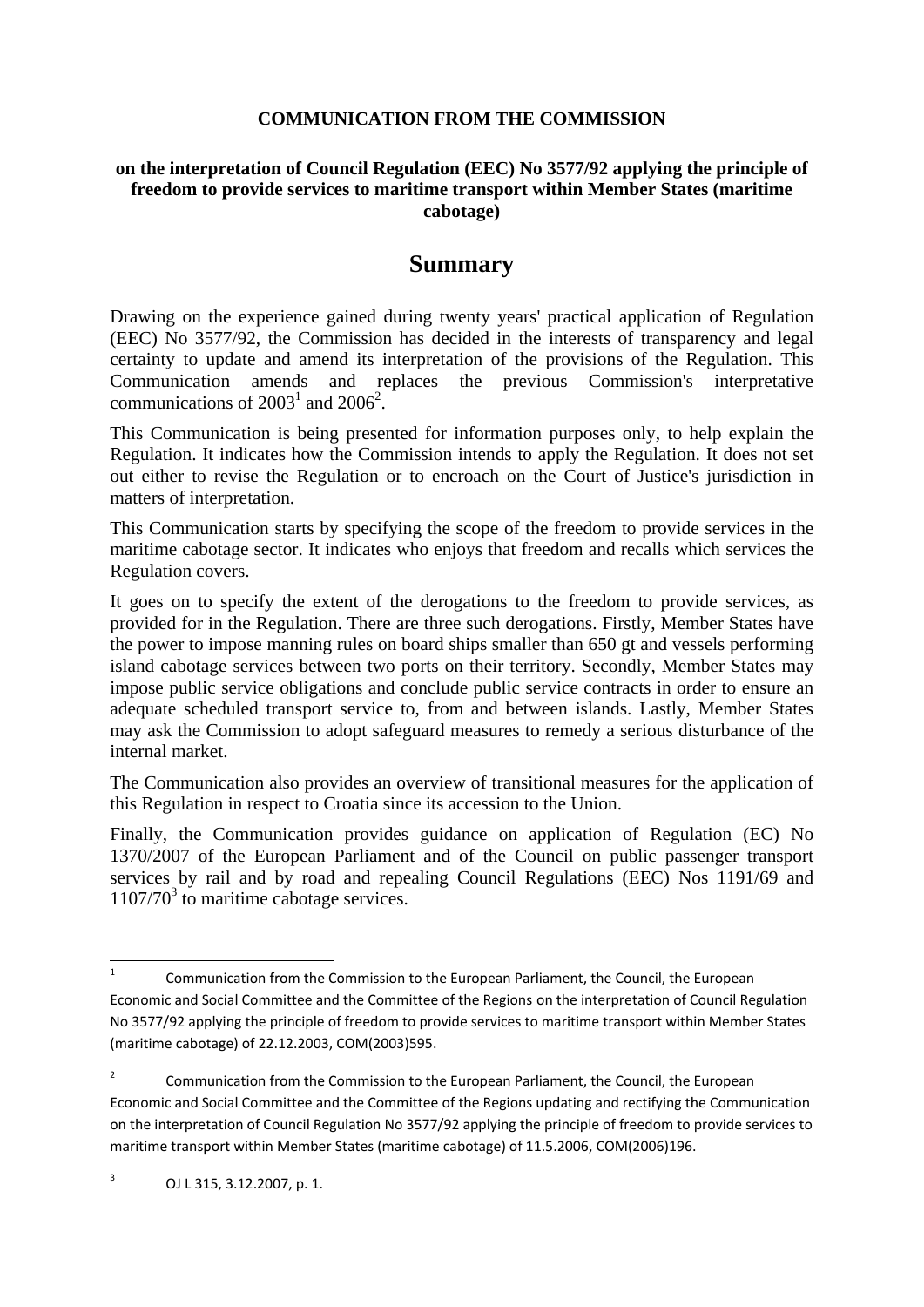## **1. INTRODUCTION**

Council Regulation (EEC) No 3577/92 (hereinafter the *'Regulation')* applying the principle of freedom to provide services to maritime transport within Member States (maritime cabotage)<sup>4</sup>, which was adopted when the internal market was created, is now over twenty years old. Since its entry into force on 1 January 1993, maritime cabotage has undergone gradual liberalisation.

Since 1993, the Commission has reported several times on the economic and legal progress of this liberalisation<sup>5</sup>. It has also addressed the problems of interpretation raised by the Regulation in its interpretative communications of 2003 and 2006.

The fifth report on the implementation of the Regulation<sup>6</sup> highlights the need to further clarify certain aspects of the Commission's guidance on the application of this Regulation.

The present Communication updates and amends the previous guidance in order to bring it in line with the recent EU law and case-law of the Court of Justice and to better reflect the changes in the Commission's understanding of certain provisions of the Regulation. This concerns in particular the Commission's interpretation of the provisions of the Regulation on manning (point 4 of this Communication) and the duration of public service contracts (point 5.5.2 and section 5.7 of this Communication).

This Communication merely presents the Commission's interpretation of the Regulation for information purposes. It does not set out to revise the Regulation or to encroach on the Court of Justice's jurisdiction in matters of interpretation. It does not prejudge the application of State aid rules.

## **2. THE OPENING OF THE MARITIME CABOTAGE MARKET**

## **2.1. Freedom to provide maritime cabotage services**

Article 1 of Regulation (EEC) No 3577/92 liberalised maritime cabotage in the countries where that economic sector was reserved for nationals. Freedom to operate between two ports in the same Member State is ensured to all Union shipowners.<sup>7</sup>

Member States cannot make this freedom subject to any restrictions, except in duly justified cases. For this reason, Member States might not introduce any scheme of prior authorisation unless (1) such scheme is justified by overriding reasons in the public interest (e.g. ensuring safety of ships and order in port waters), (2) is necessary and proportionate to the aim pursued and (3) is based on objective, non-discriminatory criteria which are known in advance to the shipowners concerned.<sup>8</sup>

8 Joined Cases C-128/10 and C-129/10 *Naftiliaki Etaireia Thasou* [2011] ECR I-1887, paragraphs 43 *et* 

*seq.*

 $\frac{1}{4}$ OJ L 364, 12.12.1992, p. 7.

<sup>5</sup> COM(95)383, COM(97)296, COM(2000)99, COM(2002)203.

<sup>6</sup> COM (2014)231.

<sup>7</sup> For the beneficiaries of the freedom to provide services, see point 2.2.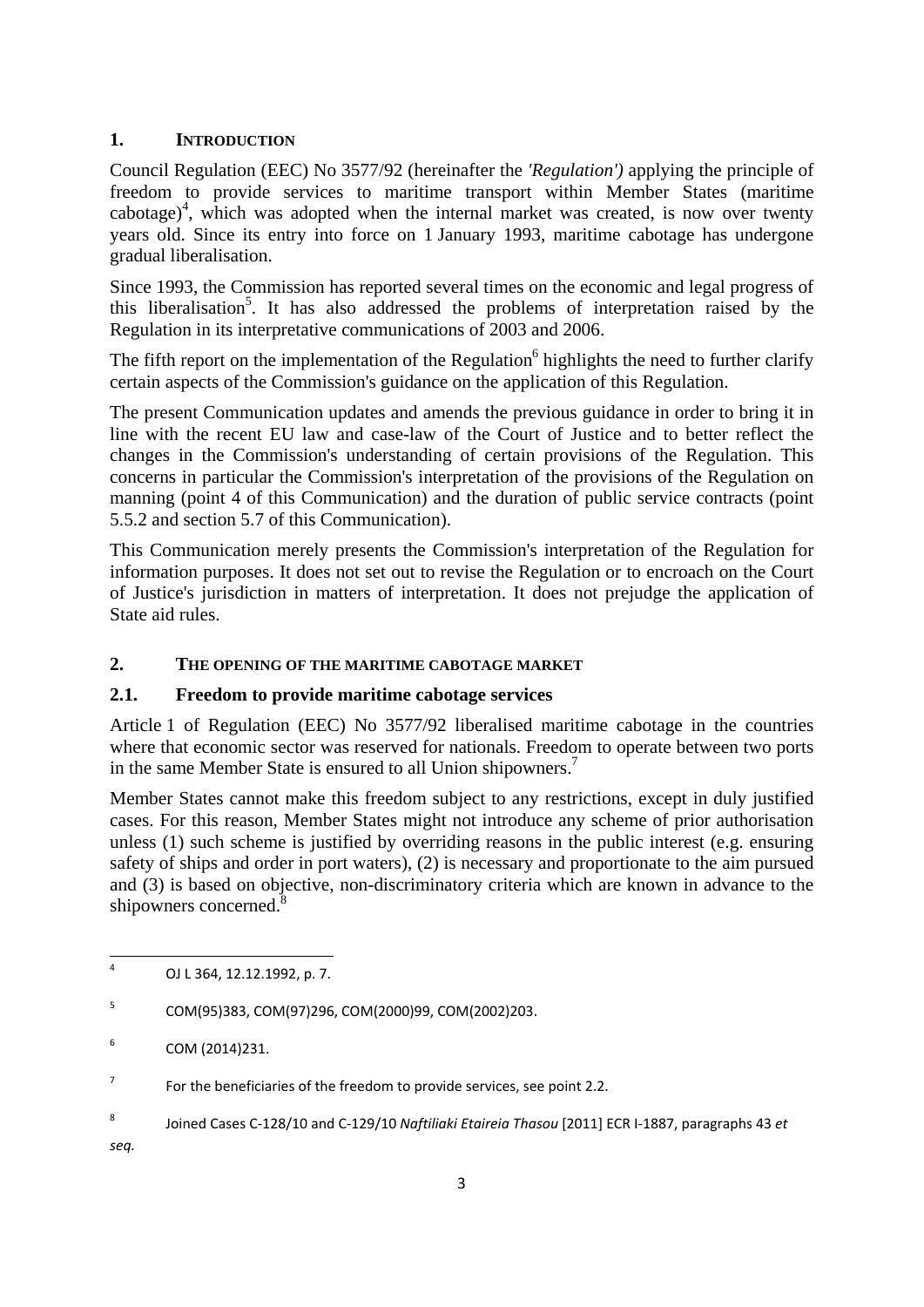Member States should demonstrate that all the above conditions are met in order to be able to establish any regimes affecting the exercise of freedom to provide maritime cabotage services by the beneficiaries of the Regulation.<sup>9</sup>

However, the Commission considers that in order to monitor the cabotage market, Member States may ask shipowners to supply advance information on the services they intend to provide. Such information may help Member States to better assess the real transport needs.

Finally, the Commission does not believe Member States can require companies to have a representative on their territory.

## **2.2. The beneficiaries of the freedom to provide services**

Article 1 of the Regulation stipulates who the beneficiaries are of the freedom to provide maritime cabotage services. They are *'Community shipowners'* (1) who have their ships registered in a Member State and flying the flag of that Member State (2), provided that they comply with the conditions for carrying out cabotage in that Member State (3).

The above conditions imposed by the Regulation merit closer attention. The question also arises on the opening of the market to vessels which do not comply with the conditions listed above.

### *2.2.1. The concept of 'Community shipowner'*

Article 2(2) of the Regulation distinguishes three types of '*Community shipowners'*.

*'(a) nationals of a Member State established in a Member State in accordance with the legislation of that Member State and pursuing shipping activities;* 

*(b) shipping companies established in accordance with the legislation of a Member State and whose principal place of business is situated, and effective control exercised, in a Member State; or* 

*(c) nationals of a Member State established outside the Community or shipping companies established outside the Community and controlled by nationals of a Member State, if their ships are registered in and fly the flag of a Member State in accordance with its legislation.'* 

The matter which has raised the most queries is the definition of the concept of *'control'* to which the Regulation refers in two of the three categories of *'Community shipowner'*.

The Regulation states that *'Community shipowners'* include *'shipping companies established in accordance with the legislation of a Member State and whose principal place of business is situated, and effective control exercised, in a Member State'* (Article 2(2)(b)). The Commission considers that the concept of *'effective control in a Member State'* means in this context that the major decisions are taken and the day-to-day management performed from a place in the Union territory and that management board meetings are held in the territory of the Union.

Also included among *'Community shipowners'* are *'nationals of a Member State established outside the Community or shipping companies established outside the Community and controlled by nationals of a Member State, if their ships are registered in and fly the flag of a Member State in accordance with its legislation'* (Article 2(2)(c)). The Commission considers that the concept of *'control by nationals of a Member State'* referred to in that Article means

ــ<br>9 See also sections 4-6 of this Communication.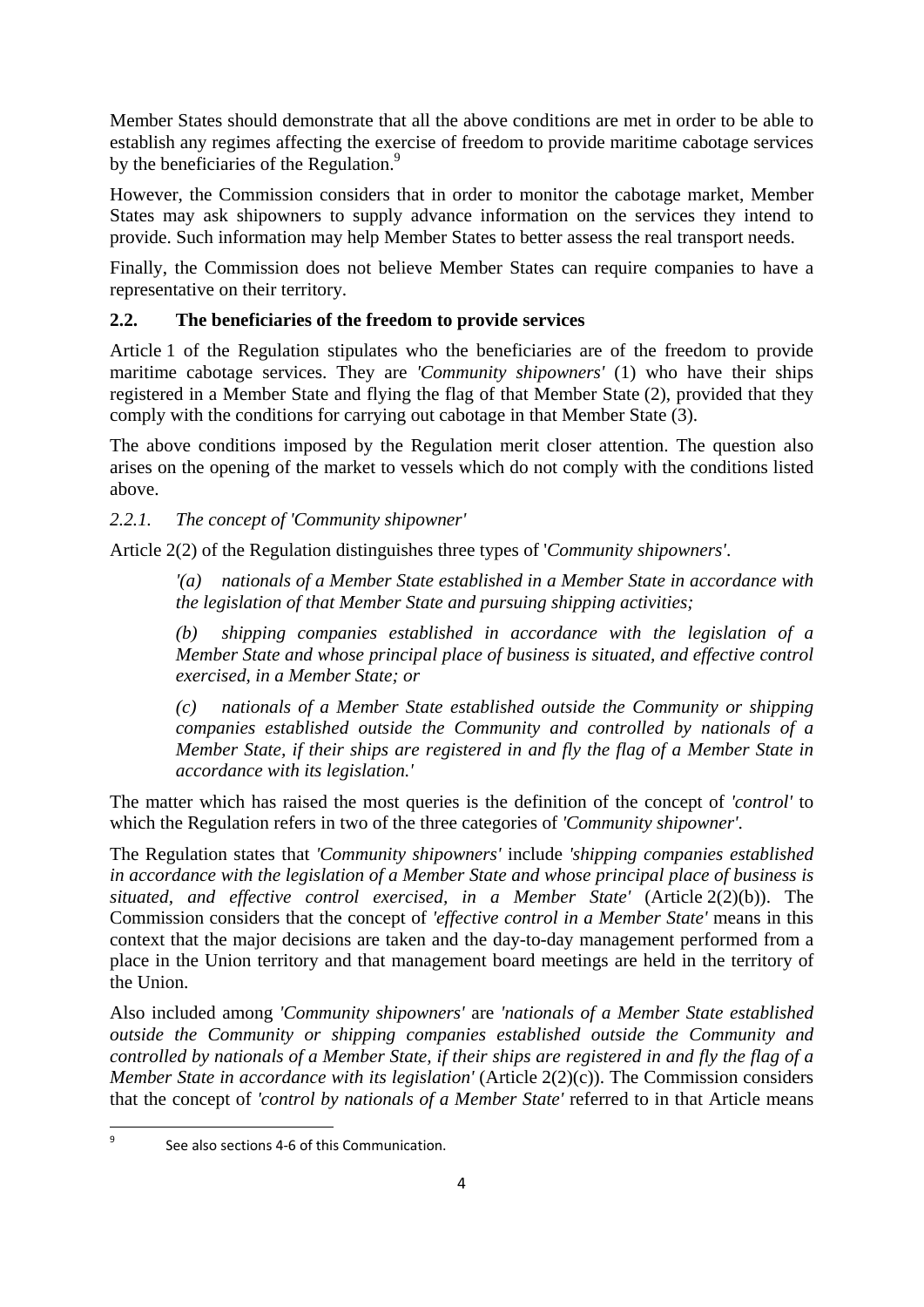that the Union nationals have the possibility of exercising decisive influence on the shipping company, for example, if the majority of the company's capital or the majority of the voting rights is held by Union nationals, or if the Union nationals can appoint more than half of the members of that shipping company's administrative, management or supervisory body.<sup>10</sup>

### *2.2.2. The conditions of registration in a Member State and access to national cabotage*

The Regulation does not list the Member State registers for which the conditions of registration and of access to national cabotage are met. Such a list would in any event be liable to change over time.

The condition of registration in a Member State assumes that the register in question is located in a territory in which the Treaty and the laws deriving from it apply. Accordingly, ships entered in the registers of the Dutch Antilles, the Isle of Man, Bermuda or the Cayman Islands are not among the beneficiaries of the Regulation.<sup>11</sup>

By contrast, ships registered in Gibraltar are among the Regulation's beneficiaries as the Treaty applies to that territory.<sup>12</sup> Ships registered in Gibraltar are entitled to have access to maritime cabotage under the same conditions as any ship registered in a Member State.

The Regulation also provides that for a ship from a Member State to be able to carry out cabotage in another Member State it must first comply with all the conditions for carrying out cabotage in the Member State in which it is registered. This requirement is also applicable to vessels registered in and flying the flag of a land-locked Member State.

Accordingly, ships which do not enjoy access to national cabotage are not entitled to access to the markets of the other Member States either. Similarly, ships which enjoy conditional access to the national market may have similar conditions placed upon them if they wish to operate in another Member State. For example, if registration in the second register X of a Member State is subject to the condition that the ship operate at least half the year on international routes, the ship entered in that register X will not be able to demand broader access to cabotage in the other Member States (it will not be entitled to provide scheduled services there all year round).

## **2.3. Opening up the market to ships which are not among the Regulation's beneficiaries**

Several Member States have opened up their markets more fully than the Regulation requires, whether *erga omnes* or by means of wavers and individual authorisations. Certain Member States with so called *'open coast'* policies allow that also vessels registered in and flying the flag of a third country provide maritime cabotage between the ports located in their territory. In addition, some Member States foresee individual authorisations to carry out maritime cabotage for vessels which are not among the beneficiaries of the Regulation or general

 $10$ 10 For more guidance see also the Commission Consolidated Jurisdictional Notice under Council Regulation (EC) No 139/2004 on the control of concentrations between undertakings (2008/C 95/01), OJ C 95, 16.4.2008, p.1.

 $11$  By and large, these territories form part of the overseas countries and territories subject, by virtue of Article 355 of the Treaty, to special arrangements for association with the Member States.

<sup>12</sup> Article 355(3) of the Treaty stipulates that *'the provisions of this Treaty shall apply to the European territories for whose external relations a Member State is responsible'*.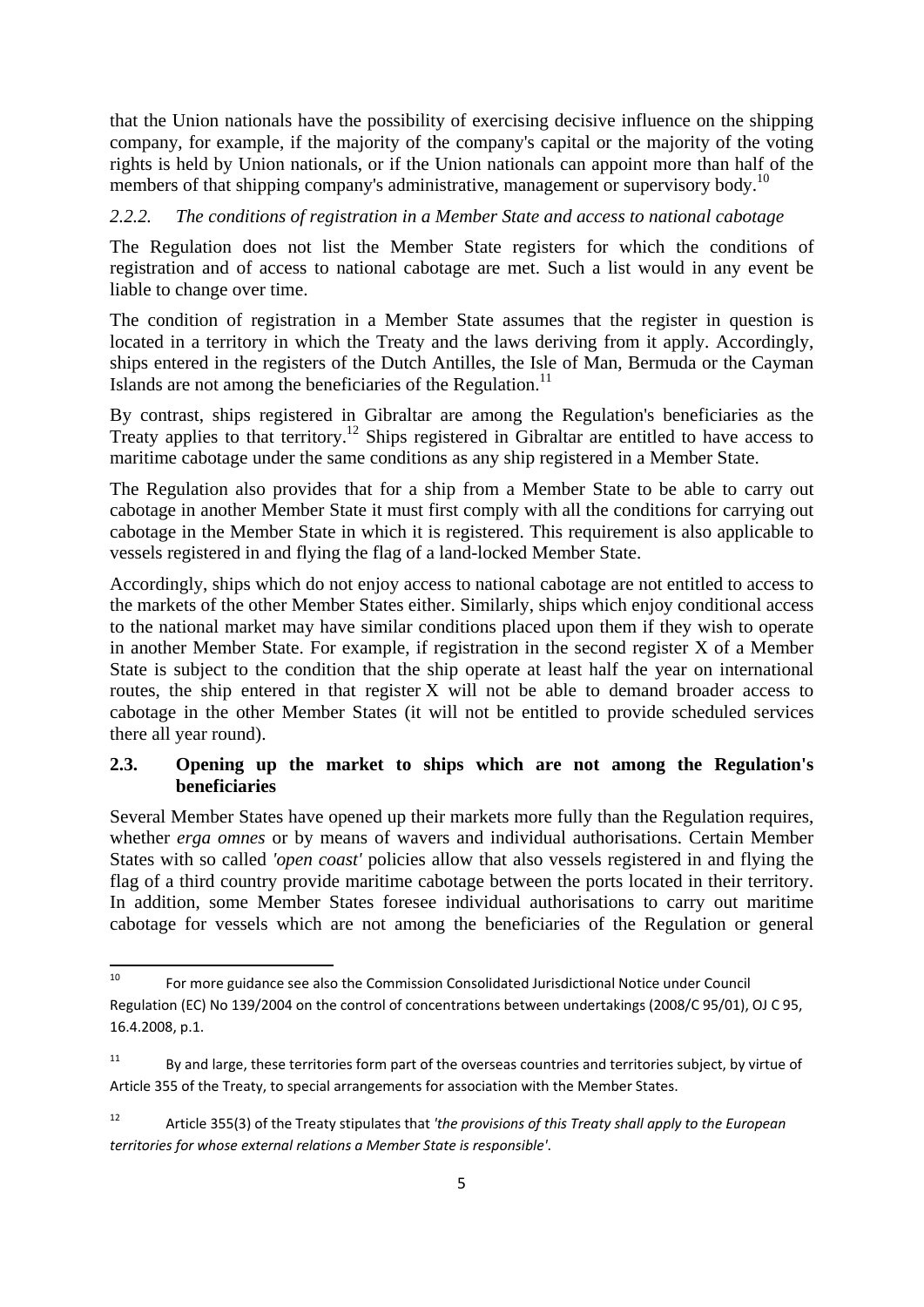waivers from the requirements laid down by the Regulation for vessels registered in and flying the flag of a third country in case no vessels registered in a Union Member State are available.<sup>13</sup> Such practices do not infringe Union law.

## **3. THE SCOPE OF REGULATION (EEC) NO 3577/92**

Article 2(1) of Regulation (EEC) No 3577/92 indicates that the Regulation applies to maritime transport services (the carriage of passengers or goods by sea) within a Member State. It goes on to provide an indicative list of the types of cabotage service covered by the Regulation.

According to the Court, despite the non-exhaustive nature of the list of maritime cabotage services in Article 2(1) of the Regulation, the services falling within its scope are, firstly, normally provided for remuneration, and secondly, as the essential characteristics of the examples in that article illustrate, serve the purpose of transporting passengers or goods by sea between two places in the territory of a single Member State.<sup>14</sup>

Since the Regulation entered into force, four main questions have been raised regarding Article 2 (1). What does *'carriage by sea'* and *'between ports'* mean? Do pleasure craft fall within the scope of the Regulation? Does the cabotage leg of an international cruise service fall within the scope of the Regulation? Should feeder services be considered as cabotage or as international services? These questions are addressed individually below.

## **3.1. Definition of 'carriage by sea between ports'**

The Regulation does not define the term *'carriage by sea'*. According to the Court, in order to interpret this term account must be taken of the objective of that provision, which is to implement freedom to provide services for maritime cabotage under the conditions and subject to the exceptions which it lays down.<sup>15</sup>

Accordingly, the distinction between the *'internal waters'* and *'territorial sea'* in terms of international law (United Nations Convention on the Law of the Sea of 10 December 1982, *'Montego Bay Convention'*) was considered by the Court as irrelevant for the purpose of defining *'sea'* under the Regulation.<sup>16</sup> As a consequence, the term *'carriage by sea'* should include also transport services that operate on the sea waters on the landward side of the baseline of the territorial sea *('internal waters')* that States may draw in accordance with that Convention.

<sup>13</sup> 13 For an overview of national regimes on maritime cabotage see Table 3 of the Commission staff working document accompanying the fifth report on the implementation of the Regulation referred to in footnote 6.

<sup>14</sup> Case C-251/04 *Commission of the European Communities v Hellenic Republic* [2007] ECR I-67, paragraphs 28-29.

<sup>15</sup> Case C-323/03 *Commission of the European Communities v Kingdom of Spain* [2006] ECR I-2161, paragraph 24.

<sup>16</sup> Ibidem, paragraph 25.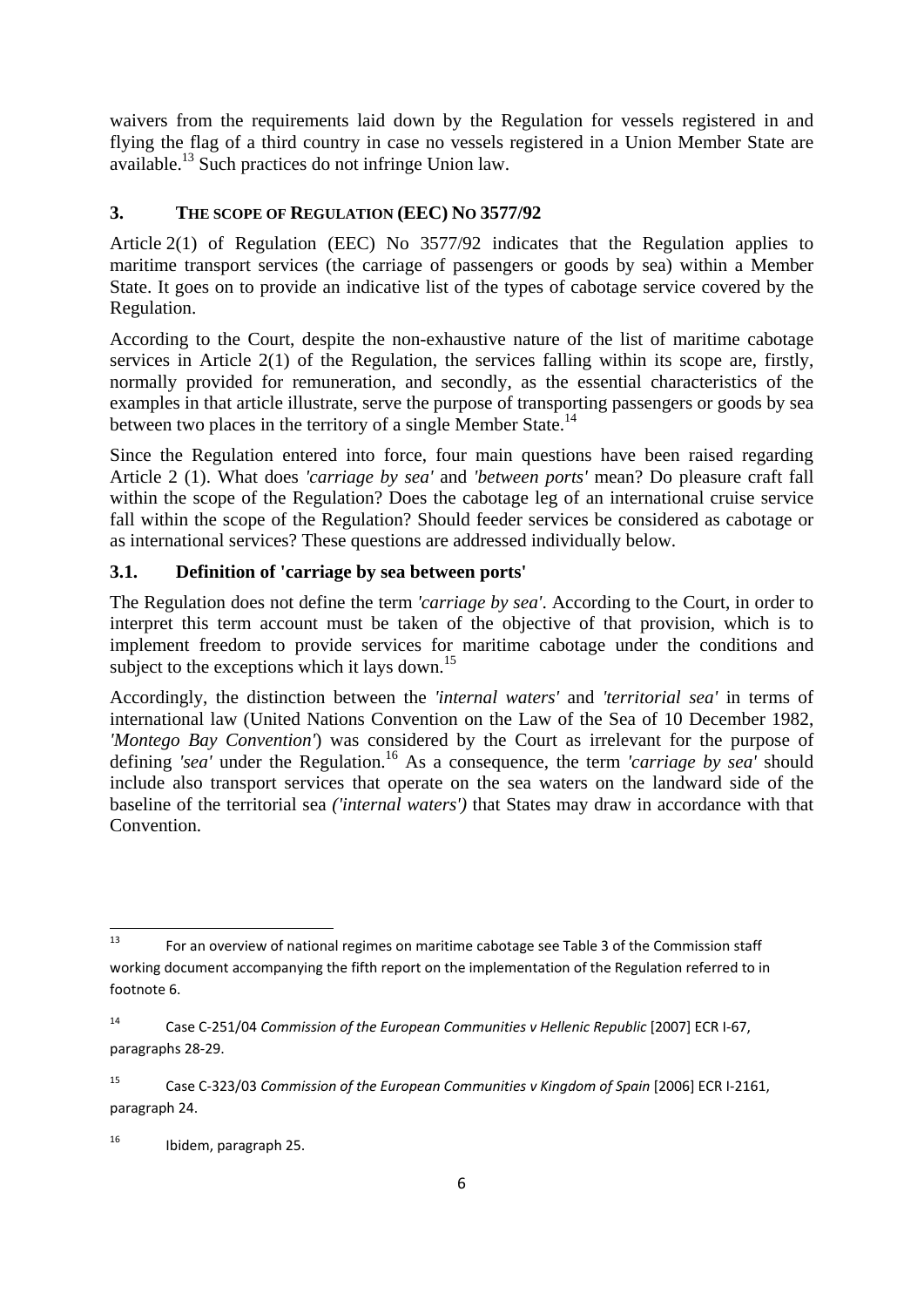Therefore, in line with the opinion of the Advocate General,<sup>17</sup> the Commission considers that for the purpose of applying the Regulation not only cabotage transport services carried out through open sea but also those operated in sea areas such as bays, estuaries<sup>18</sup>, fjords and inlets should be considered as the *'carriage by sea'*.

In line with the Court's case-law the term *'port'* encompasses infrastructure, albeit small-scale, the function of which is to enable goods to be loaded and unloaded or passengers to be embarked and disembarked for conveyance by sea.19 Therefore, any infrastructure, even not permanent, which serves the purposes of sea transport by allowing goods to be loaded and unloaded or passengers embarked or disembarked, meets this definition.

The Commission would point out that the carriage of passengers by boat by sea is subject to Regulation (EEC) No 3577/92 even when the service takes place within a single *'port system'* as defined by the legislation of the Member State concerned (e.g. the crossing of an estuary by sea)<sup>20</sup>. Similarly, the remunerated carriage of passengers by boat by sea for touristic purposes starting and ending in the same port with the same passengers is covered by the Regulation, since such service is provided for remuneration and serves the purpose of transporting passengers by sea in the territory of a single Member State.

## **3.2. Pleasure craft**

Regulation (EEC) No 3577/92 only covers maritime services *'normally provided for remuneration'.* Accordingly, most pleasure craft activities fall outside its scope.

## **3.3. Cruise services**

Cruise services do fall within the scope of Regulation (EEC) No 3577/92 when they are provided within a Member State (see Articles 3(1) and 6(1) of the Regulation)<sup>21</sup>. The question is whether the cabotage leg of an international cruise service also falls within the scope of the Regulation.

The Commission takes the view that the Regulation only applies when passengers are embarked and disembarked in the Member State where the cabotage leg takes place.

A cruise service starting in Member State X or a third country and ending in a third country or Member State X and calling at ports in a Member State Y does not come under Regulation (EEC) No 3577/92 if no passengers embark and disembark in ports of Member State Y. In that case, it is Council Regulation (EEC) No 4055/86 of 22 December 1986 applying the principle of freedom to provide services to maritime transport between Member States and between Member States and third countries which applies $^{22}$ .

 $17$ 17 Opinion of Advocate General Tizzano delivered on 10 November 2005 in Case C-323/03 referred above.

 $18$  River valley inundated by the sea.

<sup>19</sup> Case C-323/03 *Commission of the European Communities v Kingdom of Spain* [2006] ECR I-2161, paragraph 33.

<sup>&</sup>lt;sup>20</sup> Ibidem, paragraph 34.

<sup>21</sup> Case C-17/13 *Alpina River Cruises*, not published yet.

 $^{22}$  OJ L 378, 31.12.1986, p. 1.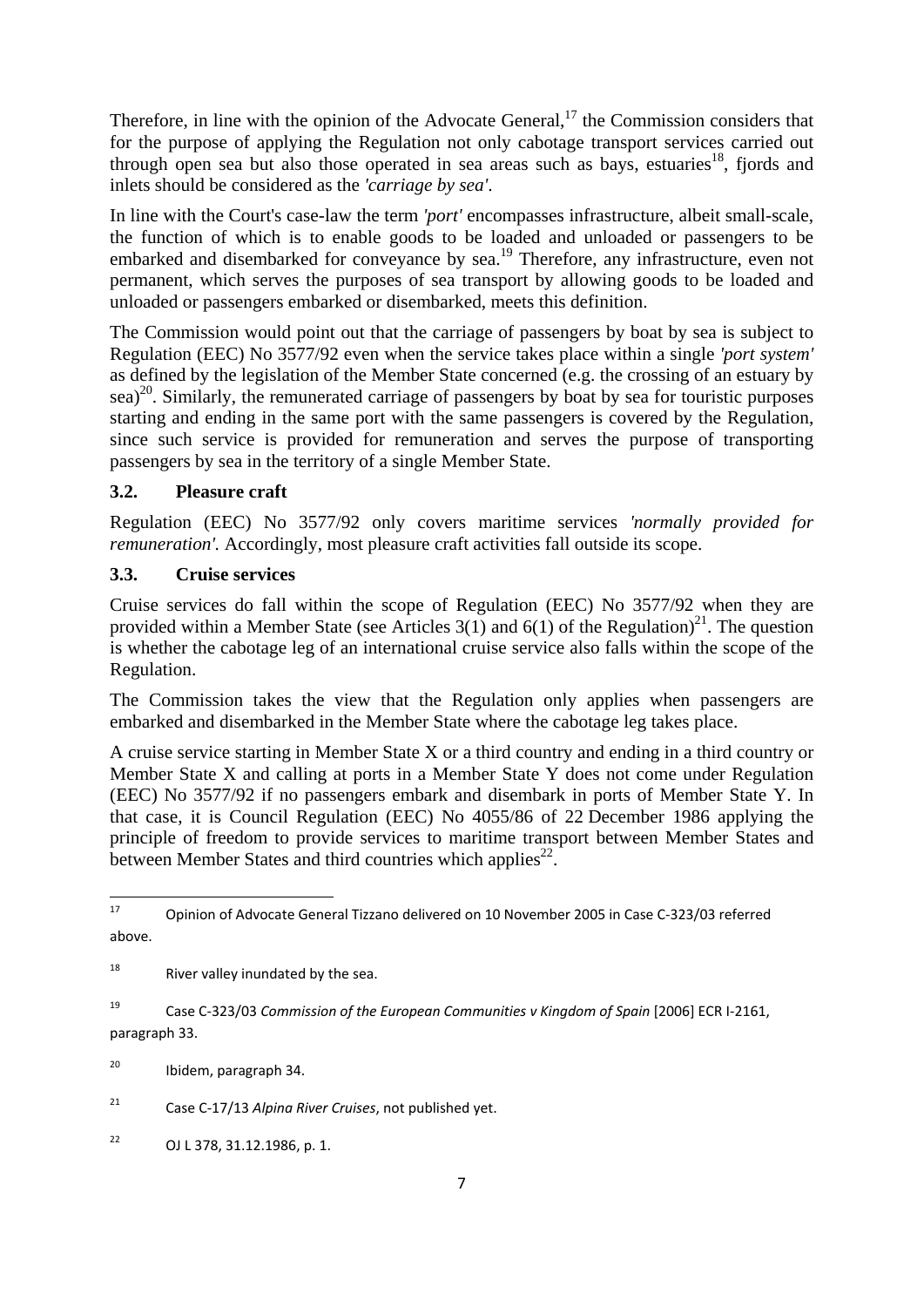### **3.4. Feeder services**

Feeder services (also known as relay of international cargo) are services by which a carrier unloads goods from a vessel that has sailed from a point of departure in order to transfer the same goods on to another vessel which continues the journey to a port of destination. The service is normally carried out under a through bill of lading. The question has been raised whether such services should be considered as international services falling within the scope of Regulation (EEC) No 4055/86 (which does not impose any flag requirement) or as cabotage services falling within the scope of Regulation (EEC) No 3577/92 (where there is a flag requirement).

In cases where the feedering consist in pre- or onward transportation between two ports of the same Member State X of cargo (a) with destination in a Member State Y or in a third country, or (b) coming from a Member State Y or a third country, Member State X could reserve such feeder services for Union-flagged vessels. In fact, in all the Member States where cabotage services are reserved for Union flagged vessels in accordance with Regulation (EEC) No 3577/92, feeder services are considered to be cabotage services (with the exception of France<sup>23</sup> and Portugal), whereas in the rest of the Member States, feedering is free.

It should be noted, however, that allowing a company to perform feeder services for the carriage of international cargo following or preceding an international voyage may lead to substantial savings in the cost of transport and contribute to a better efficiency of services offered. For this reason, certain aspects of feedering are increasingly the subject of negotiations in trade agreement discussions. The Commission therefore takes the view that this issue requires further examination in cooperation with Member States.

### **4. MANNING RULES**

Questions of manning have traditionally been the responsibility of the flag States. The rules vary greatly from one register to another. For instance, some Member States impose strict nationality conditions requiring all crew members to be Union nationals. Others merely reserve the posts of master and chief officer for Union nationals. These different nationality requirements translate into major differences in cost from one register to another.

To avoid distortion of competition on the most sensitive routes, Article 3 of the Regulation provides that *'host'* Member States may impose their own manning rules on ships carrying out island cabotage. Host Member States may also decide the manning rules applicable to small ships (ships smaller than 650 gt). In practice, six Member States have chosen to avail themselves of these provisions of the Regulation.

However, so as not to void the principle of freedom to provide services of its content, the Regulation stipulates that the rules of the flag State will continue to apply to cargo ships over 650 gt carrying out island cabotage where the voyage concerned follows or precedes a voyage to or from another State *('consecutive cabotage'*).

These provisions raise two sets of questions regarding the extent of the host State's competence.

 $2<sup>2</sup>$ Administrative note of 9 February 2007 on the interpretation of Article 257 of the French Customs Code.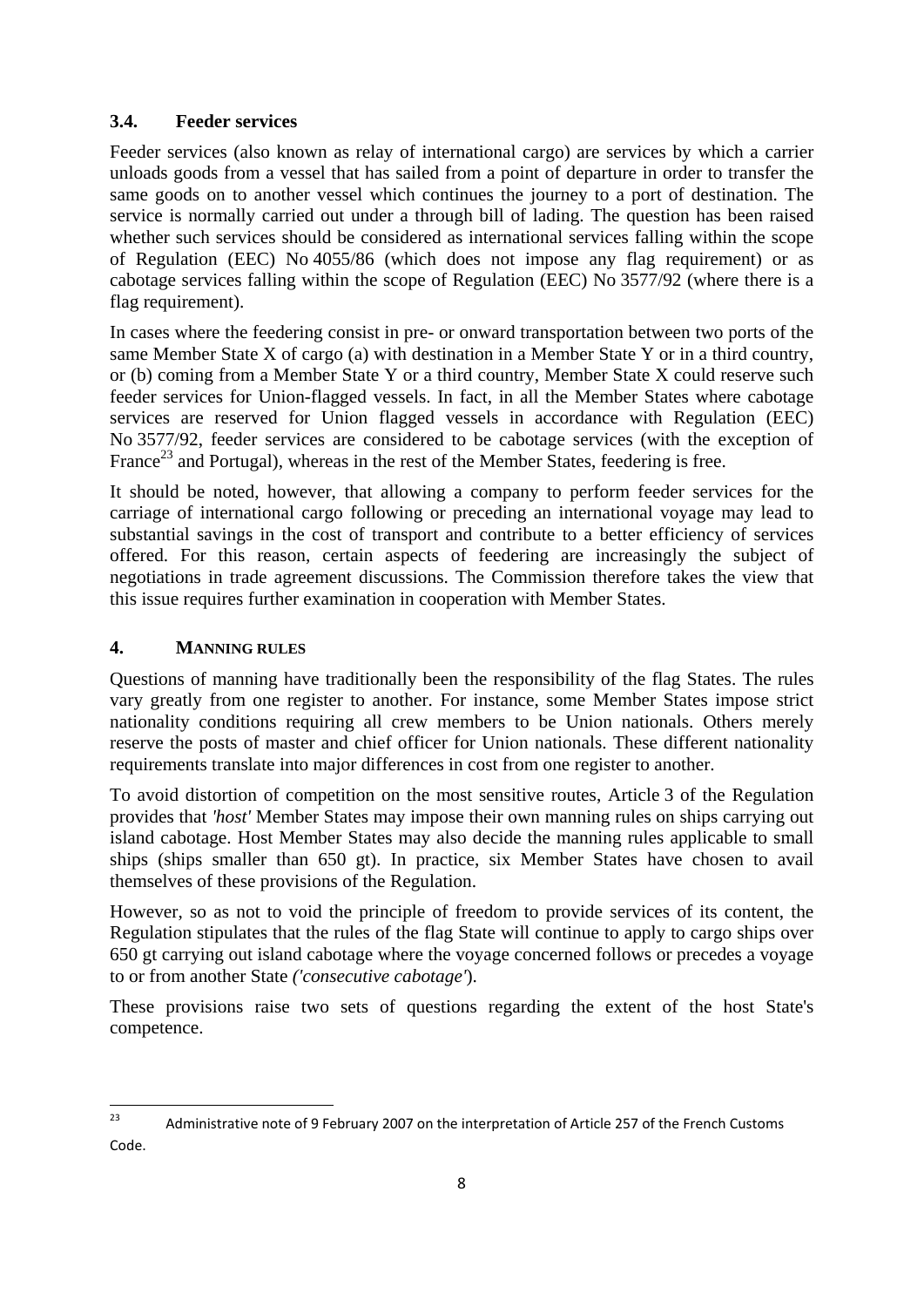The first relates to the content of those manning rules for which the host State is responsible, while the other concerns the boundary between the competence of the host State and that of the flag State in the case of consecutive cabotage.

The question has also been raised whether it is the host State's rules or the flag State's rules which apply to cruise liners carrying out island cabotage. The Court has confirmed the Commission's interpretation that for cruise liners exceeding 650 gt the manning rules are the responsibility of the flag State, irrespective whether the cruise liner carries out island or mainland cabotage<sup>24</sup>. The host State is not allowed to apply its own legislation concerning manning to cruise liners exceeding 650 gt. It may apply it only to the cruise liners smaller than 650 gt.

## **4.1. The content of the manning rules which may be imposed by a host State**

The Regulation does not specify which *'matters relating to manning'* are the responsibility of the host State. Some people claim the host State's competence is unlimited (the Regulation refers to *'all'* manning rules). The Commission takes a more restrictive approach. It believes the host State's competence needs to be limited in order to safeguard the principle of freedom to provide services, in respect of which that competence is a derogation.

The Commission considers that host States are, among others, competent to specify the required proportion of Union nationals on board ships carrying out island cabotage (and ships smaller than 650 gt). A Member State may therefore require the crews of such ships to be composed entirely of Union nationals. Member States may also require the seafarers on board to have social insurance cover in the European Union. In terms of working conditions, they may impose the minimum wage rules in force in the country. As regards the rules on safety and training (including the languages spoken on board), the Commission considers that Member States may do no more than require compliance with the Union or international rules in force (STCW and SOLAS Conventions), without disproportionately restricting the freedom to provide services.

In line with Article 9 of the Regulation any Member State wishing to avail itself of the possibility to apply its own rules to matters relating to manning should consult the Commission. The scope and content of envisaged measures will be subject to a case-by-case analysis in the light of the above mentioned principles of necessity and proportionality.

## **4.2. Consecutive cabotage**

Article 3(3) of the Regulation stipulates that *'from 1 January 1999, for cargo vessels over 650 gt carrying out island cabotage, when the voyage concerned follows or precedes a voyage to or from another State, all matters relating to manning shall be the responsibility of the State in which the vessel is registered (flag State)'*.

The Court ruled that a voyage which follows or precedes the cabotage voyage means in principle any voyage to or from another State, whether or not the vessel has cargo on board<sup>25</sup>.

Contrary to what has been noted by the Commission in its interpretative Communication of 2003, the Court considered that flag State rules apply not only where goods actually are carried during the international leg of the voyage which follows or precedes the cabotage leg

 $24$ 24 Case C-288/02 *Commission of the European Communities v Hellenic Republic* [2004] ECR I-10071.

<sup>25</sup> Case C-456/04 *Agip Petroli SpA v Capitaneria di porto di Siracusa and Others* [2006] ECR I-3395, paragraphs 15-25.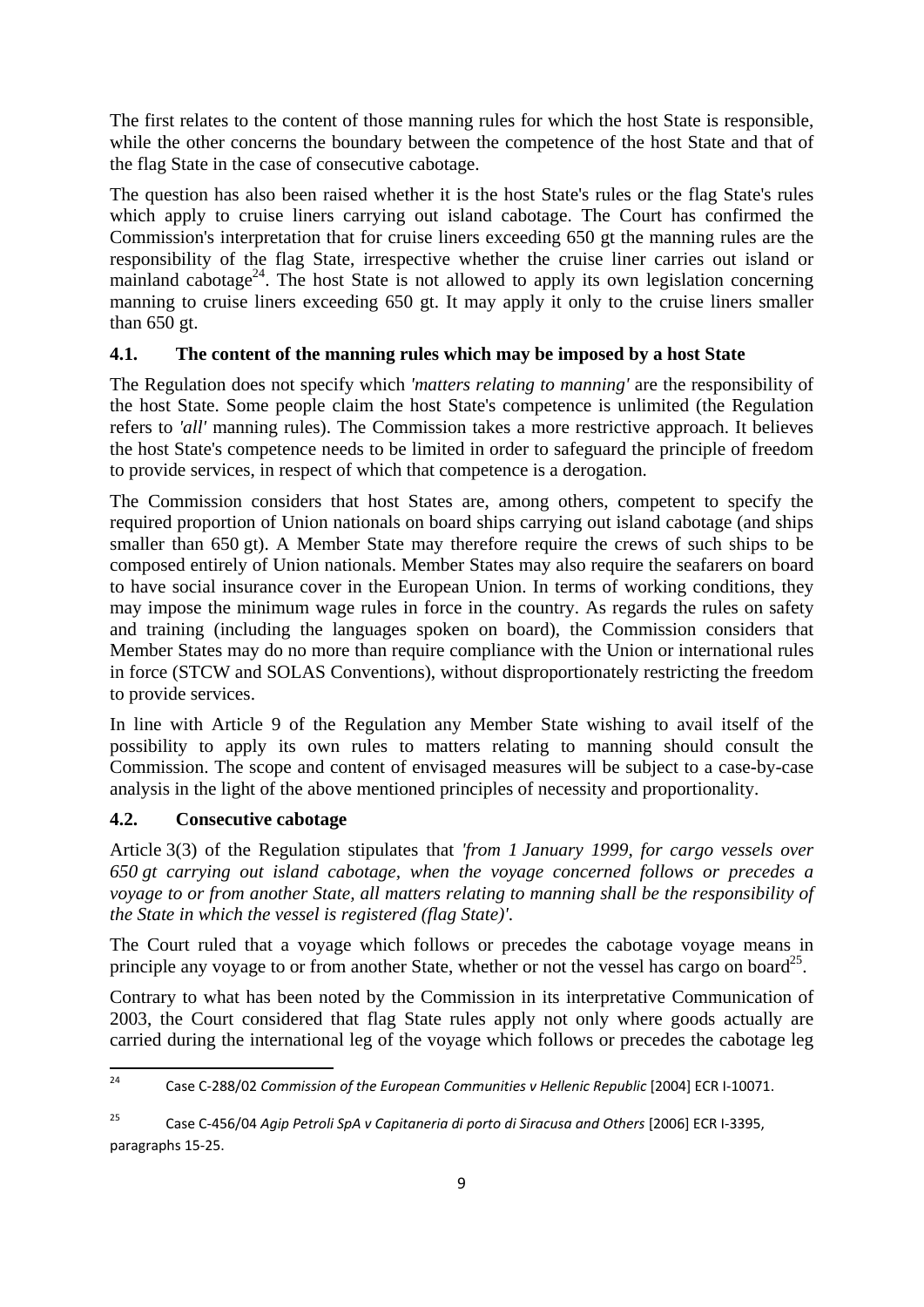of the voyage but also when this voyage is made in ballast (without cargo on board). As a consequence, the Commission cannot accept that Member States continue to apply the host State's rules where the international voyage which follows or precedes the island cabotage is in ballast.

However, this should not mean that shipowners are allowed to set up a fictious international voyage without cargo on board in order to avoid the application of Article 3(2) in favour of Article 3(3), thus circumventing the Regulation<sup>26</sup>.

It is for the national courts to verify in accordance with the rules of evidence of national law whether such abusive practices have taken place.

The manning rules applicable where the ship concerned is fulfilling public service obligations are specified in point 5.3.2.2.

## **4.3. Revision of the manning rules**

According to the Regulation, definitive manning arrangements were to be adopted by the Council before 1 January 1999 on the basis of a Commission proposal following a detailed examination of the economic and social consequences of the liberalisation of island cabotage.

The Commission presented a report on the matter to the Council on 17 June 1997, and a proposal for a regulation on 29 April  $1998^{27}$ . The proposal was for a generalisation of the flag State's responsibility for manning issues. The host State would have retained responsibility for ships smaller than 650 gt and for determining the required proportion of Union nationals in the crews of ships carrying out scheduled passenger and ferry services (including mixed services and scheduled cruise services). Seafarers from third countries on board such ships were to have been subject to the same working conditions as residents of Member States.

The Commission proposal failed to win the approval of the Member States. The Commission therefore proposed that it be withdrawn on 11 December 2001. The Commission currently has no plans to present a new proposal. Accordingly, the rules laid down in Article 3 of the Regulation will not be amended in the short term.

However, on the occasion of preparation of the fifth report on the implementation of the Regulation the Commission became aware that the lack of an easy access by the shipowners to the legislation of the host State on manning requirements often impedes the further development of island cabotage. In order to remedy this problem, the Commission encourages Member States which apply Article 3(2) of the Regulation to appoint a focal point that shipowners can contact in order to obtain information on the applicable host State rules relating to manning.

## **5. PUBLIC SERVICE**

The maritime transport of passengers and goods is vital for the inhabitants of Europe's islands. That is why a special set of rules was drawn up to protect some of these maritime links not adequately served by the market.

The Regulation offers Member States a framework to organise in a compatible way market intervention through restrictions on market access relating to public service obligations on

<sup>26</sup> 26 Ibidem, paragraph 23.

 $27$  COM (1998)251 final.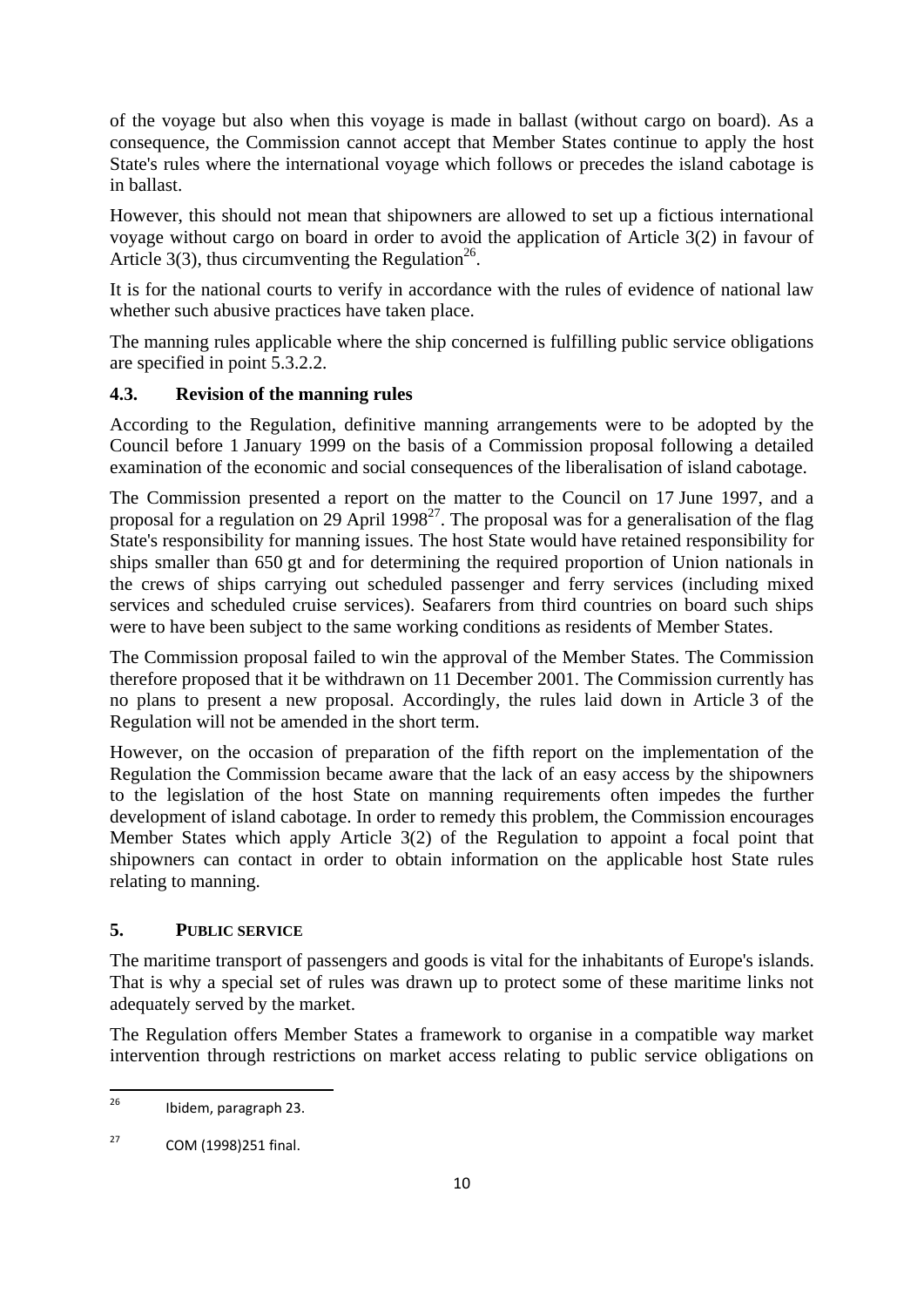maritime services. In addition, the provision of public funding to compensate for the costs of providing public service must comply with the EU State aid rules. The purpose of this Section is to further clarify, where necessary, the conditions laid down by the Regulation and the State aid rules with the objective of rendering public intervention compatible with general Treaty rules.

## **5.1. Geographical scope of public service links**

According to the wording of Article 4(1) of the Regulation, public service links have to serve routes to, from or between islands.

The Regulation does not contain a definition of an *'island'*. The Commission considers that application of Article 4 should be limited to those islands that can be reached only by sea or air and which have no permanent land links with the European mainland. Accordingly, a peninsula which remains permanently linked to the mainland by road or rail (such as Peloponnese) cannot be considered as an *'island'*28.

In line with the opinion of Advocate General Tizzano, the possibility of applying Article 4(1) can be extended to services provided between places in an analogous situation to that of islands (e.g. banks of long fjords or estuaries with which there are no direct road links) where there is the same need of ensuring the adequacy of maritime transport services<sup>29</sup>.

A study carried out on behalf of the Commission<sup>30</sup>, shows that long estuaries or fjords which lead to a detour of about 100 km by road<sup>31</sup> may be treated as islands for the purposes of this section as they may cause a similar problem by isolating conurbations from each other.

## **5.2. Island cabotage routes on which public service obligations may be imposed**

It is for the Member States (including regional and local authorities where appropriate) and not the shipowners to determine which routes require public service obligations. In particular, public service obligations may be envisaged for regular (scheduled) island cabotage services in the event of market failure to provide adequate services.

According to the conditions laid down by the Regulation, Member States may impose public service obligations in order to *'ensure the adequacy'* of regular maritime transport services to a given island (or in relation to an estuary), where Union shipowners, if they were considering their own commercial interest, would not provide services of an adequate level or under the same conditions<sup>32</sup>. Trade should otherwise remain free.

<sup>30</sup> Study on Small Islands and Estuaries (2002), ICF Consulting.

 $31$  The ratio between the distance around the estuary and the distance across should be around 10 or greater.

32 See Recital 9 and Article 2(4) of the Regulation. See also the judgement in Case C-205/99 *Analir v Administración General del Estado* [2001] ECR I-1271, paragraphs 31 *et seq*.

<sup>28</sup> 28 Case C-288/02 *Commission of the European Communities v Hellenic Republic* [2004] ECR I-10071, paragraph 42.

<sup>&</sup>lt;sup>29</sup> Opinion of Advocate General Tizzano delivered on 10 November 2005 in Case C-323/03 referred above, points 39-45.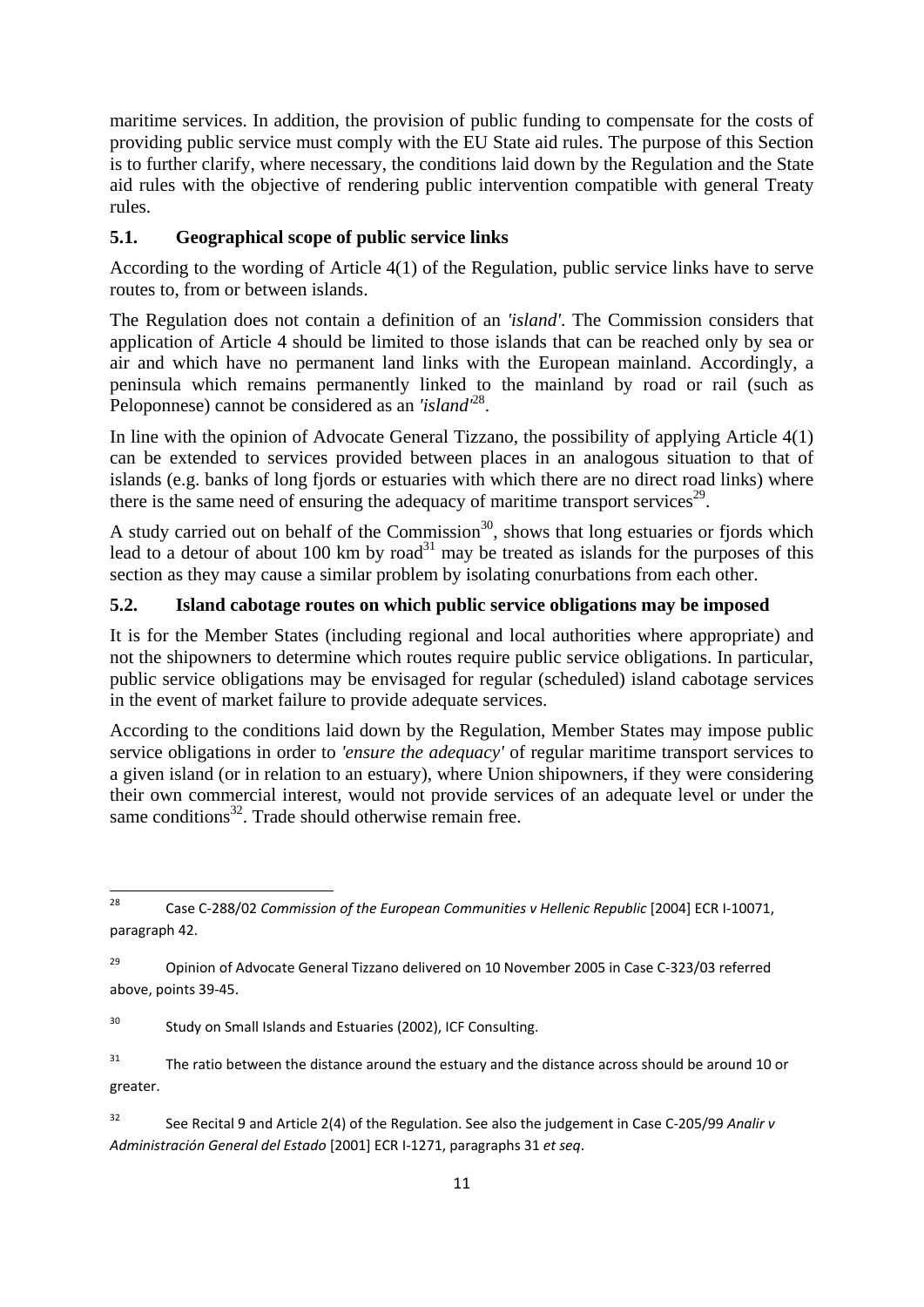When imposing public service obligations for services described in Article 4(1) of the Regulation, Member States must limit their intervention to the essential requirements referred to in Article 4(2) and fulfil the requirement of non-discrimination as laid down by Article 4(1) of the Regulation in respect of all Union shipowners interested in serving the route. This requirement must be strictly observed when deciding on the content of the obligations to be fulfilled and during the administrative procedure resulting in the selection of an operator of a given service or establishing the amount of compensation.

### **5.3. The obligations that may be imposed**

### *5.3.1. The distinction between public service obligations and public service contracts*

A distinction is made in Regulation (EEC) No 3577/92 between *'public service obligations'* (see Article 2(4) and Article 4(2) of the Regulation) and *'public service contracts'* (see Article 2(3)).

Public service contracts are the instrument normally used to enshrine public service obligations where a horizontal approach applying to all shipowners intending to serve a given route may not be sufficient to meet the essential transport needs, in particular general conditions concerning the quality of a given service.

Article 4(2) of the Regulation sets out an exhaustive list of requirements that may be introduced when public service obligations are imposed. Article 2(3) of the Regulation provides only an indication of the scope of public service contracts; Member States may go further. In practice, quality requirements are often part of public service contracts, but cannot be introduced as part of public service obligations. With regard to public service obligations, the requirement relating to the shipowners' *'capacity to provide the service'* may include an obligation related to their solvency as well as the requirement that they have no outstanding tax and social security debts<sup>33</sup>. The Commission takes the view that the obligation to use a fast ferry may also fall within this category.

When public service obligations are imposed, the requirements relating to the regularity and frequency of the service may be met collectively – and not individually – by all the shipowners serving the same route<sup>34</sup>.

Member States can impose public service obligations and conclude public service contracts only if they have determined, for each route in question, that the regular transport services would be inadequate (i.e. they would not be provided to the extent or under the conditions defined by the public authorities as appropriate) if their provision was left to market forces alone. Moreover, the public service obligation or contract must be necessary and proportionate to the aim of ensuring the adequacy of regular transport services to and from the islands<sup>35</sup>. In other words, Member States may not subject to public service obligations and public service contracts services which are already provided satisfactorily and under conditions, such as price, continuity and access to the service, consistent with the public

 $33$ Case C-205/99, cited above, paragraphs 45 to 51.

 $34$  If an island needs to be served 4 times a week and two shipowners are willing to participate in the trade, each of them should only commit himself to operating twice a week or, respectively, once and three times a week.

<sup>35</sup> Joined Cases C-128/10 and C-129/10 *Naftiliaki Etaireia Thasou* [2011] ECR I-1887, paragraph 54.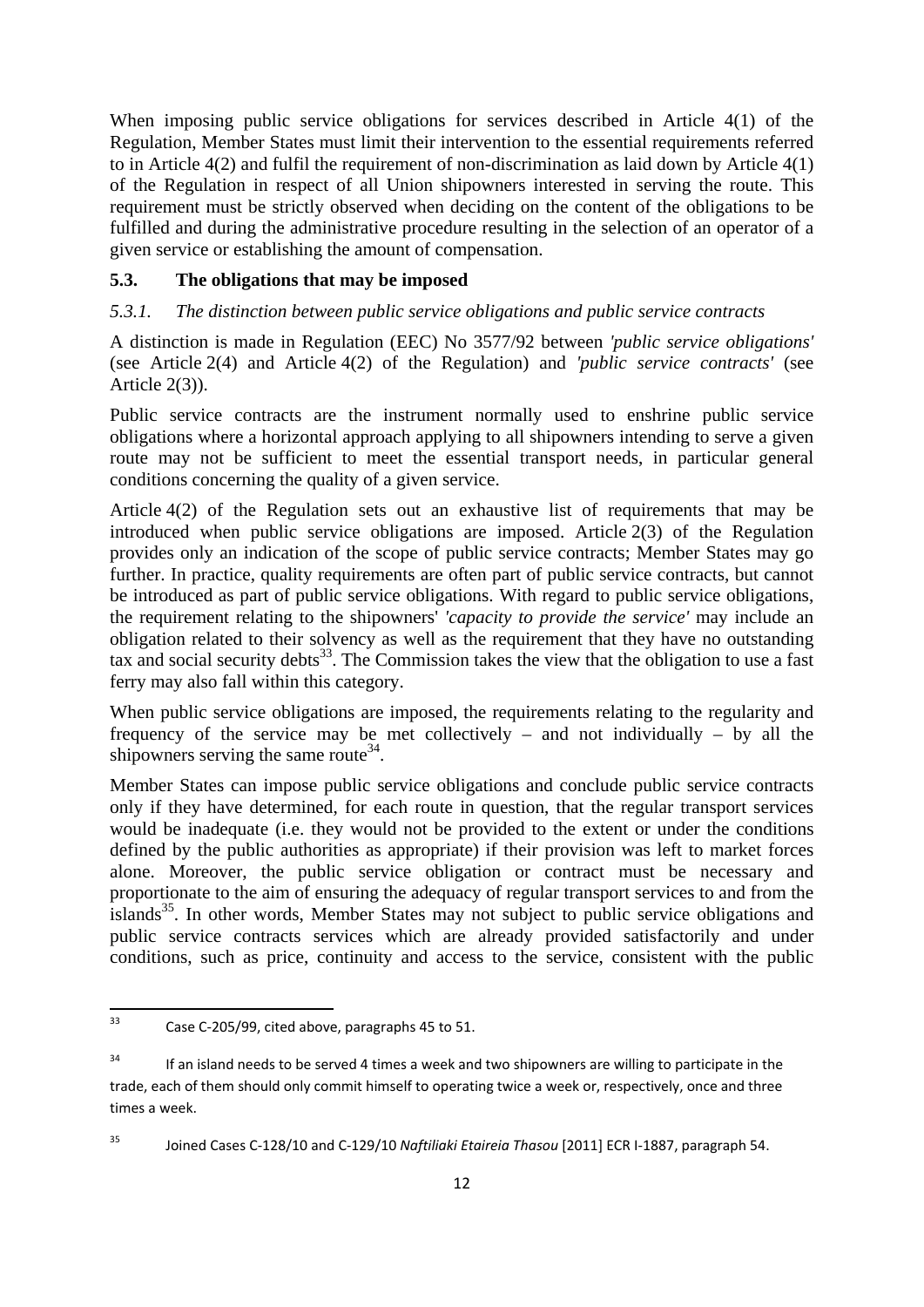interest, as defined by the State, by the undertakings operating under normal market conditions $36$ .

The Commission recalls that although Member States have a wide margin of discretion in defining the need of public service and the extent of such service, the decision of Member States in this respect is subject to the Commission's control of manifest error of assessment<sup>37</sup>.

### *5.3.2. The principle of non-discrimination.*

Pursuant to the principle of non-discrimination laid down by the Regulation, Member States must not set obligations that are tailor-made for a given shipping company and that would prevent other Union shipowners from entering the market or apply obligations with that effect.

In particular, the Commission would draw the attention of Member States to the problems raised by the following two types of provisions.

#### 5.3.2.1. The taking-over of vessels

Firstly, the question has been raised whether a Member State, when putting a public service contract out to tender, could require the successful bidder to take over vessels and crews from the previous operator. The Commission takes the view that, in most cases, such an obligation would infringe Regulation (EEC) No 3577/92 as it would be discriminatory. It would prevent Union shipowners from bidding with their own vessels and would give an advantage to the incumbent operator should the latter be a candidate for its own succession.

However, the Commission can agree that where serving an island requires the use of a vessel with a design so special that it cannot be easily found or sold on the market or used for another purpose, it will be less restrictive of the freedom to provide services for there to be a requirement that that vessel be taken over than for the service to be awarded to a single shipowner with a contract that would be long enough to allow the full amortisation of a purpose-built vessel. In such cases, the vessel could be leased – under very clear conditions set out in detail in the tender documents – by successive operators from a vessel-owning company set up for that purpose. An obligation for the new service provider to take the ship over directly from its predecessor would also be conceivable.

Where Member States' authorities themselves own vessels or have them otherwise at their disposal, these may be placed at the disposal of all potential service operators under the same non-discriminatory terms.

5.3.2.2. Manning conditions

Secondly, questions have also been raised in relation to the manning conditions that may be imposed under public service obligations and contracts.

The Commission takes the view that rules that may be imposed under public service obligations and contracts (Article 4 of the Regulation) should be limited to the requirements

<sup>36</sup> 36 Communication from the Commission on the application of the European Union State aid rules to compensation granted for the provision of services of general economic interest (OJ C 8, 11.1.2012, p. 4), point 48.

<sup>37</sup> Case T-17/02 *Fred Olsen* [2005] ECR II-2031, paragraph 216 and Commission Decision 2013/435/EU of 2 May 2013 on State aid SA.22843 (2012/C) (ex 2012/NN) implemented by France in favour of Société Nationale Maritime Corse-Méditerranée, OJ L 220, 17.8.2013, p. 20–45.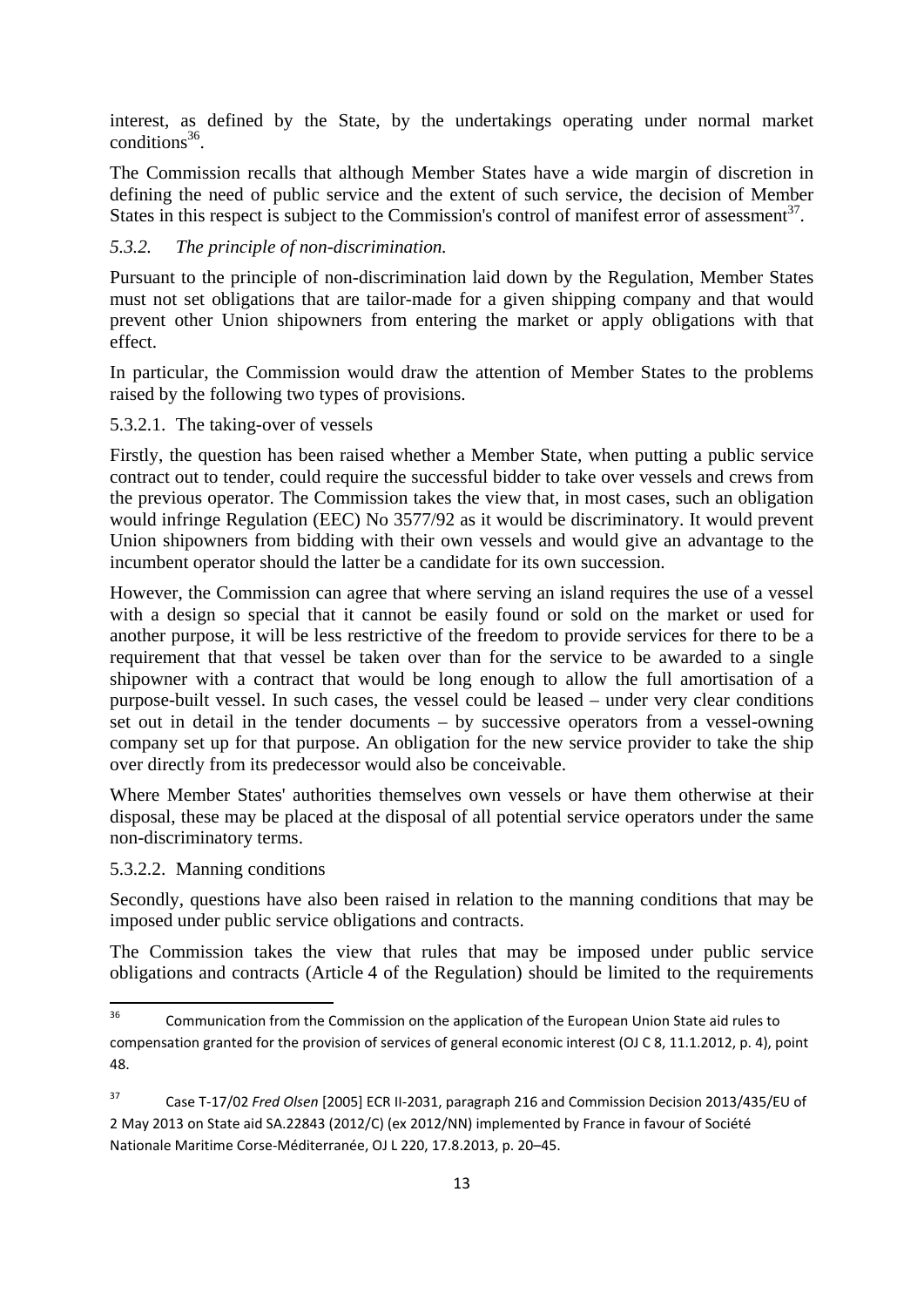that are essential for the public service needs and do not go beyond what is necessary to achieve it. This will need to be examined on a case-by-case basis.

The Commission notes that Member States may decide to impose under public service obligations and contracts the same rules as those imposed by host Member States on any vessel participating in an island cabotage service (Article 3(2) of the Regulation). These rules are specified in Section 4 of this Communication.

### **5.4. The procedure for imposing public service obligations and concluding public service contracts**

Member States have several administrative means at their disposal for imposing *'public service obligations'*, applied to all operators of a given route, such as a declaration regime, a licensing system or an authorisation system. Member States may also impose public service obligations by concluding public service contracts with one or a limited number of operators.

The Court of Justice in Case C-205/99 stated that a procedure as restrictive as an authorisation procedure is acceptable provided that it is necessary (where *'a real public service need arising from the inadequacy of the regular transport services under conditions of free competition can be demonstrated'*), proportionate to the aim pursued and based on objective, nondiscriminatory criteria which are known in advance to the undertakings concerned. Companies should also be given the right to appeal against any decision taken against them<sup>38</sup>.

### *5.4.1. Applicable public procurement rules*

When the competent authority of a Member State concludes a public service contract, it has to respect the applicable procurement rules. On 26 February 2014 the Council and the European Parliament adopted a new Directive on the award of service concession contracts (hereunder Concessions Directive)<sup>39</sup>. On the same date, the Council and the European Parliament also adopted Directive 2014/24/EU and Directive 2014/25/EU (hereunder Public Procurement Directives) $40$ .

According to the Commission's experience, most of public service contracts awarded in application of Article 4 of the Regulation constitute *'service concessions'* in the meaning of the public procurement legislation. In particular, by means of such contract the competent authority entrusts the provision of the maritime cabotage service to a shipowner for a certain period of time. The shipowner is obliged to provide the transport service stipulated in the contract, usually against a financial compensation from the authority<sup>41</sup>. The shipowner in principle bears the operating risk (if this is not the case, such a contract qualifies as a public contract in the meaning of Public Procurement Directives), encompassing the risk related to

<sup>40</sup> Directive 2014/24/EU of the European Parliament and of the Council of 26 February 2014 on public procurement and repealing Directive 2004/18/EC, OJ L 94, 28.3.2014, p.65; Directive 2014/25/EU of the European Parliament and of the Council of 26 February 2014 on procurement by entities operating in the water, energy, transport and postal services sectors and repealing Directive 2004/17/EC OJ L, 28.3.2014, p.243.

#### 41 See also Case C-205/99, cited above, paragraphs 63 and 65.

<sup>38</sup> <sup>38</sup> Case C-205/99, cited above*.* See also Joined Cases C-128/10 and C-129/10 *Naftiliaki Etaireia Thasou* [2011] ECR I-1887, paragraphs 52 *et seq.*

 $39$  Directive 2014/23/EU of the European Parliament and of the Council of 26 February 2014 on the award of concession contracts, OJ L 94, 28.3.2014, p.1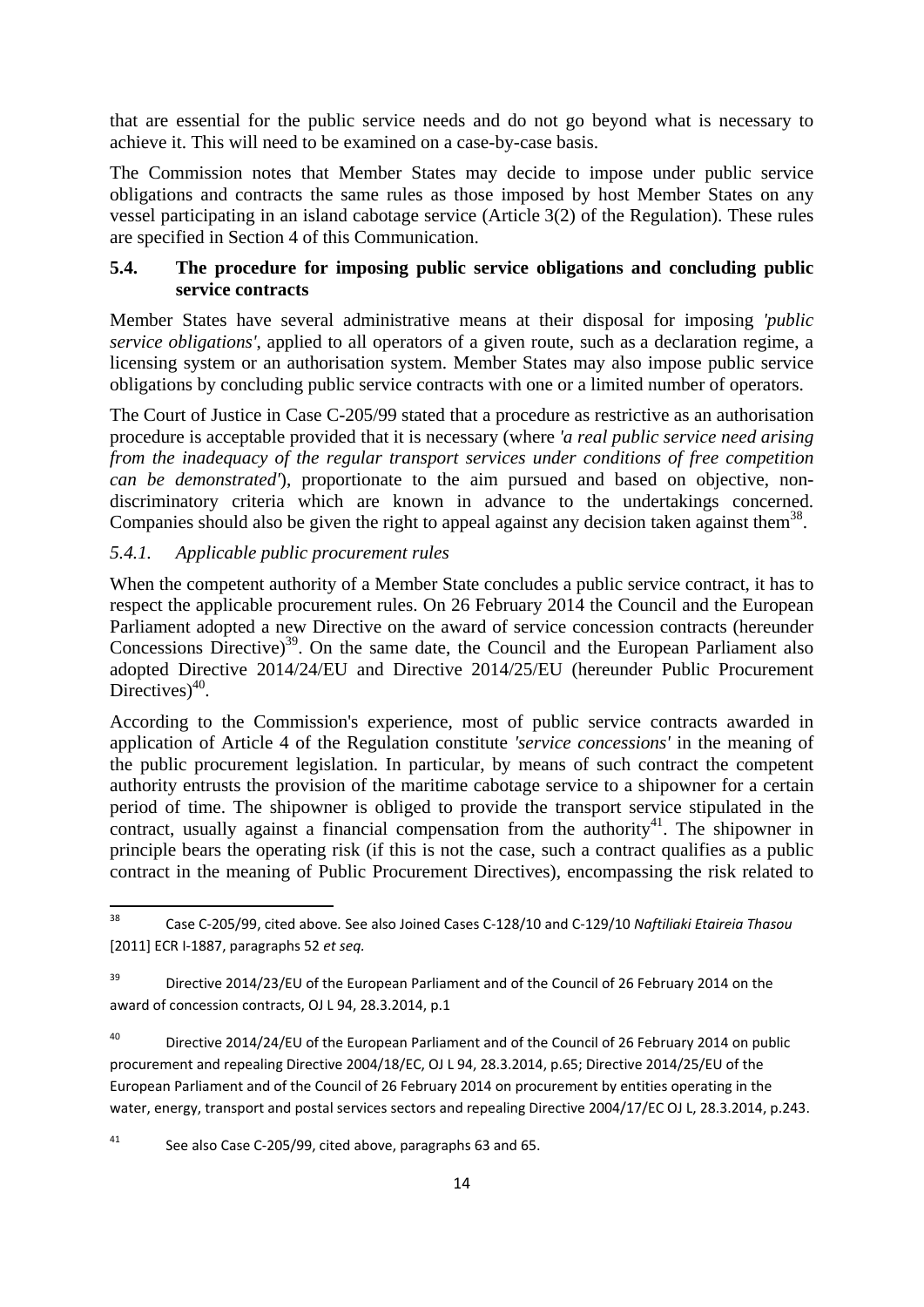the demand for his transport services, since the competent authorities usually do not guarantee in the public service contract that the shipowner would recoup all the investments made or the costs incurred in performing his contractual obligations.

For the award of public service contracts falling within the scope of Concessions Directive the competent authority must treat all shipowners equally and without discrimination and is required to act in a transparent and proportionate manner in order to ensure genuine competition<sup>42</sup>. Moreover, the Directive lays down, among others, an obligation to publish the concession notice and the relevant contract award notice in the *Official Journal of the European Union*<sup>43</sup>. It also establishes a number of obligations with respect to the selection and award criteria and sets out procedural guarantees aimed at ensuring transparency and equal treatment, notably during negotiations between the competent authority and tenderers.

Regarding the award of public service contracts that fall within the scope of Public Procurement Directives, it should be stressed that the new Directives abolish the distinction between prioritary and non-prioritary services. Waterborne transport services were defined in public procurement Directives 2004/17/EC and 2004/18/EC as non-prioritary and were subject only to a limited number of requirements (on technical specifications and award notice). Under the new Public Procurement Directives the award of public service contracts falling within the scope of these Directives is in principle subject to all requirements established therein.

In cases of contracts below the thresholds for application of Concessions Directive or Public Procurement Directives a selection and award procedure is nonetheless required to meet the Treaty requirements of non-discrimination and equal treatment that imply an obligation of transparency. According to the Court of Justice, the latter consists in ensuring, for the benefit of any potential tenderer a degree of advertising sufficient to enable the services market to be opened up to competition and the impartiality of the procedures to be reviewed<sup>44</sup>.

#### *5.4.2. Choice of the award procedure*

Article 4 of Regulation 3577/92 requires that in awarding public service contracts Member States should not discriminate between shipowners.

The Commission takes the view that, in general, the awarding of public service contracts risks to discriminate between operators, as normally only one operator on a given route is granted the contract. It therefore considers that launching an open tender procedure is in principle the easiest way to ensure non-discrimination. An award procedure involving negotiation with the potential bidders may comply with the principle of non-discrimination provided that the negotiations between the adjudicating authority and companies having submitted bids in the

<sup>44</sup> See the Commission interpretative communication on concessions under Community law (OJ C 121, 29.4.2000, p. 2), Commission interpretative communication on the Community law applicable to contract awards not or not fully subject to the provisions of the Public Procurement Directives (OJ C 179, 1.8.2006, p. 2), Case C-324/98 *Teleaustria and Telefonadress v Telekom Austria* [2000] ECR I – 10745, paragraph 60.

 $\overline{12}$ Articles 3 and 30.

<sup>43</sup> Articles 31-33.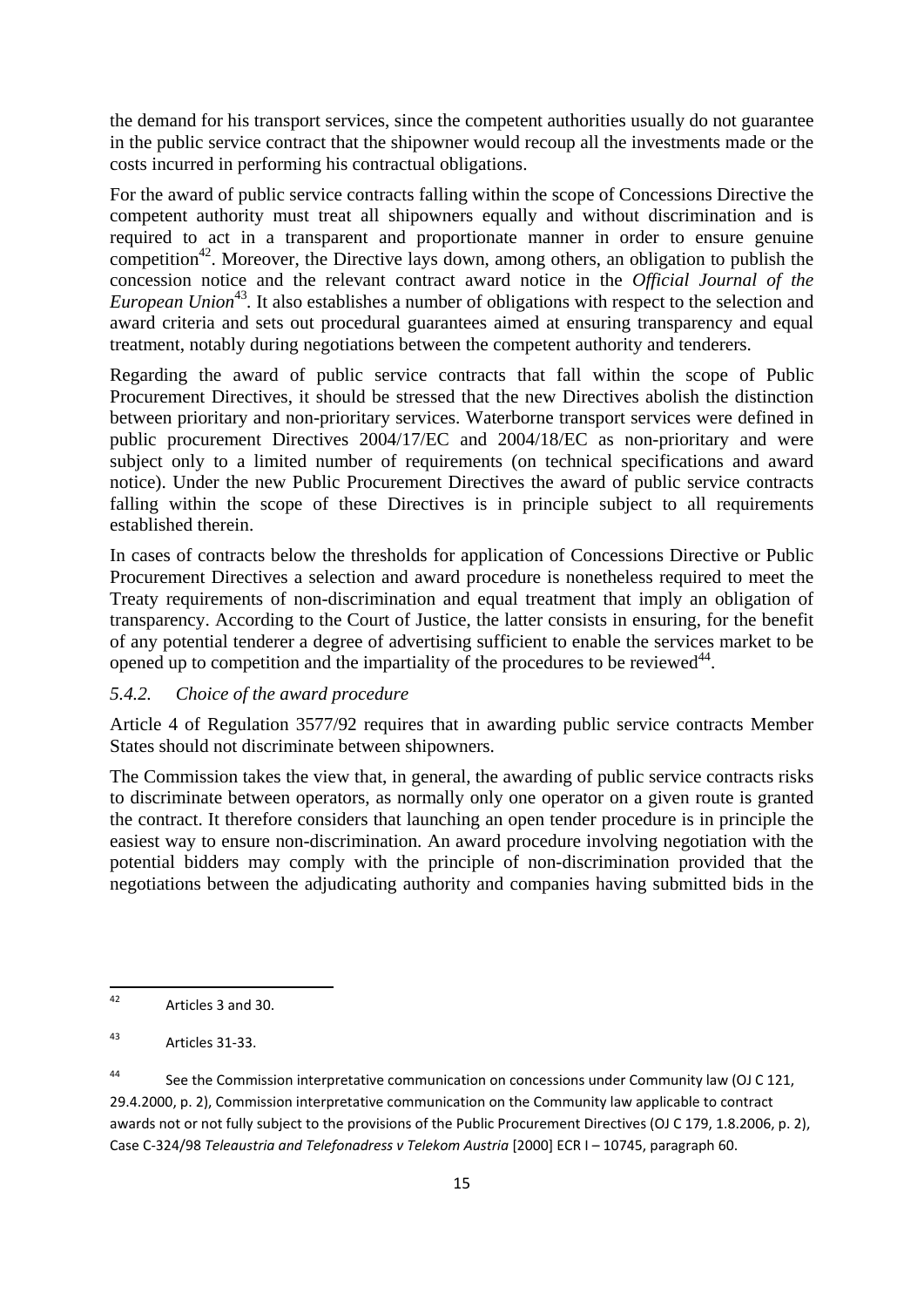tender are impartial, fair and transparent<sup>45</sup>. The Commission believes that a direct award fails to respect the principle of non-discrimination and transparency enshrined in Article 4 of the Regulation. Likewise, any tender procedure which is designed in such a way as to unduly restrict the number of potential bidders does not comply with the principles of nondiscrimination and transparency.

Moreover, in order to ensure the compliance with these principles, the period between the launching of the tender procedure and the date from which the operation of the transport services has to start, should be of appropriate and reasonable length. The Commission considers that too short periods that do not sufficiently reflect the needs of cabotage service to be awarded (e.g. regarding the size of the market, requirements of quality or frequency) might favour the incumbent shipowner in breach of the principle of equal treatment.

The Commission would also point out that the choice of the award procedure has implications for the assessment in the light of State aid rules of any financial compensation granted for discharging the public service contract. In particular, in order not to constitute State aid such compensation has to respect the four conditions laid down by the Court in the *Altmark* judgment<sup>46</sup>. In accordance with the fourth *Altmark* criterion, the compensation offered must either be the result of a public procurement procedure which allows for selection of the tenderer capable of providing those services at the least cost to the community, or the result of a benchmarking exercise with a typical undertaking, well run and adequately provided with the necessary means. The Commission considers that the simplest way for public authorities to meet the fourth *Altmark* criterion is to conduct an open, transparent and non-discriminatory public procurement procedure<sup>47</sup>. As a consequence, provided that remaining conditions laid down in the *Altmark* judgement are met, such procedure will also generally exclude the existence of State aid<sup>48</sup>.

The Regulation does not require the Member States to notify every public service contract they conclude. Where the contract involves compensation for the costs of providing a public service, it may need to be notified to the Commission in advance in accordance with the State aid rules (point 5.6 of this Communication gives more details in this respect). The notification obligation laid down by Article 9 of the Regulation only refers to acts with a broader scope such as a general legal framework for cabotage services.

#### **5.5. Market access and competition on public service routes**

By imposing public service obligations, Member States intervene in the conditions of market access on certain routes, which may distort competition if not done in a non-discriminatory way. Such interventions may be considered both legitimate and lawful in view of the aim

<sup>45</sup> See also point 66 of the Communication from the Commission on the application of the European Union State aid rules to compensation granted for the provision of services of general economic interest (OJ C 8, 11.1.2012, p. 4).

<sup>46</sup> Case C-280/00 *Altmark Trans GmbH and Regierungspräsidium Magdeburg* v *Nahverkehrsgesellschaft Altmark GmbH* ('*Altmark*') [2003] ECR I-7747.

<sup>&</sup>lt;sup>47</sup> Points 63-64 of the Communication from the Commission on the application of the European Union State aid rules to compensation granted for the provision of services of general economic interest (OJ C 8, 11.1.2012, p. 4)

<sup>48</sup> Ibidem, points 65-68.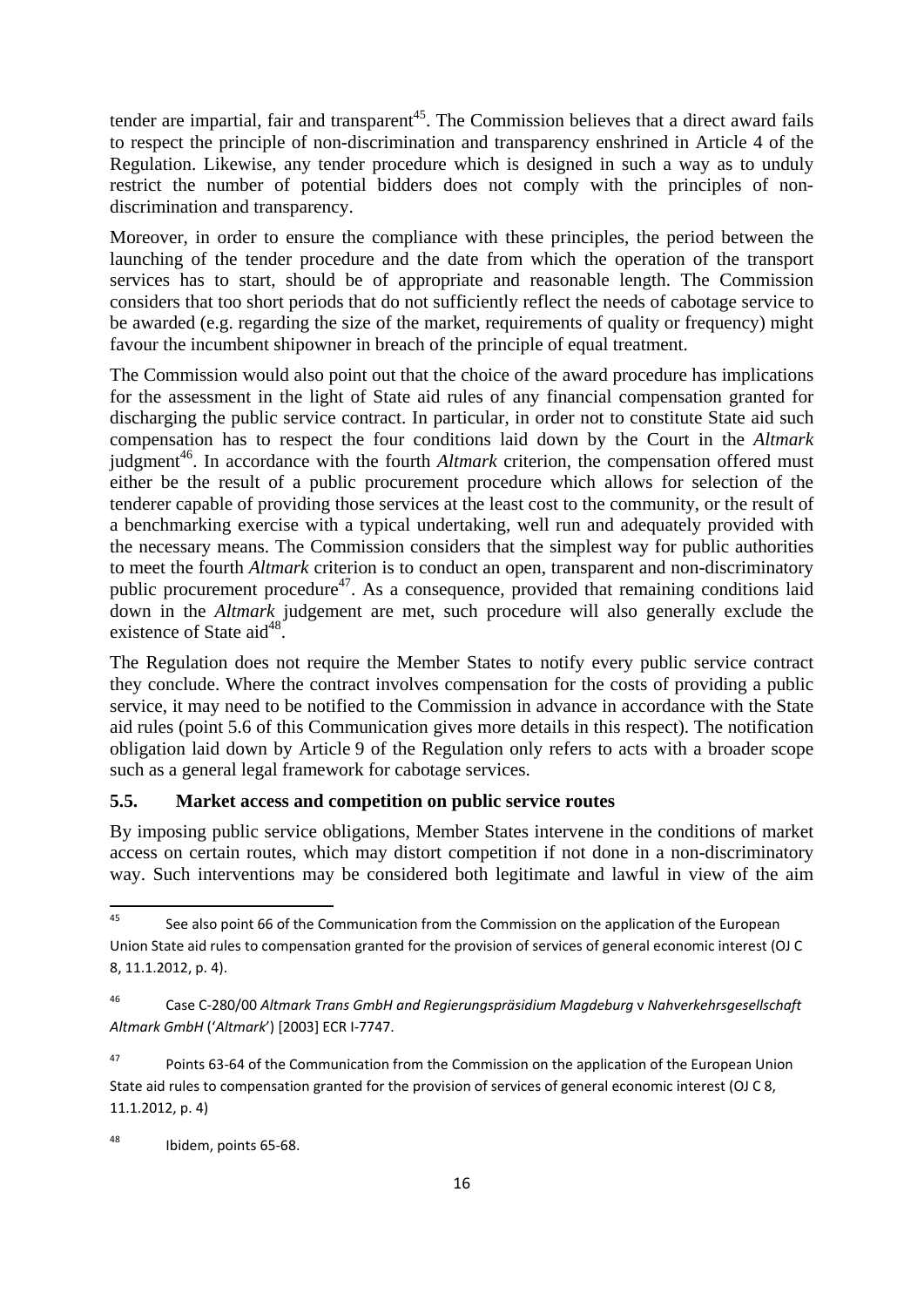pursued (to ensure the adequacy of regular-scheduled- transport services to, from and between islands). Any intervention in relation to a public service obligation should remain proportionate to the aim pursued. Should it go beyond what is strictly needed, it would unnecessarily restrict a freedom which is essential for the proper functioning of the internal market. The Commission wishes to address three topics related to this issue.

## *5.5.1. Exclusivity*

Granting exclusivity to a shipowner on a public service route normally allows Member States to achieve the least financial burden to the community but it restricts the traditional freedom of trade in the maritime transport sector.

A fair balance should be established between the two principles.

In duly justified cases exclusivity may be considered the only adequate instrument to meet the essential transport needs, when granted for a limited period of time and on the basis of an open, fair and non-discriminatory Union-wide award procedure.

The Commission stresses, however, that in many cases, less restrictive measures than exclusivity may be taken in order to avoid *'market skimming'* and to diminish the amount of financial compensation needed. An operator contractually bound to fulfil public service obligations all year round, without an exclusive right, might suffer from the behaviour of another operator who, in the absence of any public service obligations could enter the market only for the more profitable months of the year and seriously reduce the first operator's earnings.

The Commission considers that light public service obligations may be imposed on all operators of the same route in parallel to a public service contract concluded with one operator<sup>49</sup>. For example, a condition could be set according to which any shipowner entering a route where a public service contract is in force which imposes all year round services will have to operate all year round as well.

## *5.5.2. Duration of public service contracts*

The Regulation does not set any maximum duration for public service contracts. However, it follows from Article 1 and Article 4 of the Regulation that public service contracts should have a limited duration in order to allow regular and open prospecting of the market.

If a public service contract is a concession, according to Article 18 of Directive 2014/23/EU on the award of concession contracts in case of contracts with a duration greater than five years, the maximum duration of the concession must *'not exceed the time that a concessionaire could reasonably be expected to take to recoup the investments made in operating the works or services together with a return on invested capital taking into account the investments required to achieve the specific contractual objectives'*.

With a view to complying with the principle of proportionality in any market intervention, Member States should choose the least distortional means, also in terms of duration, to meet the essential maritime transport needs. All Union shipowners should be regularly given the opportunity to apply for the operation of a given service (on this matter, see also point 5.6 below).

 $49$ On the possibility for a Member State to impose public service obligations in parallel to a public service contract, see also Case C-205/99, paragraphs 60 to 71.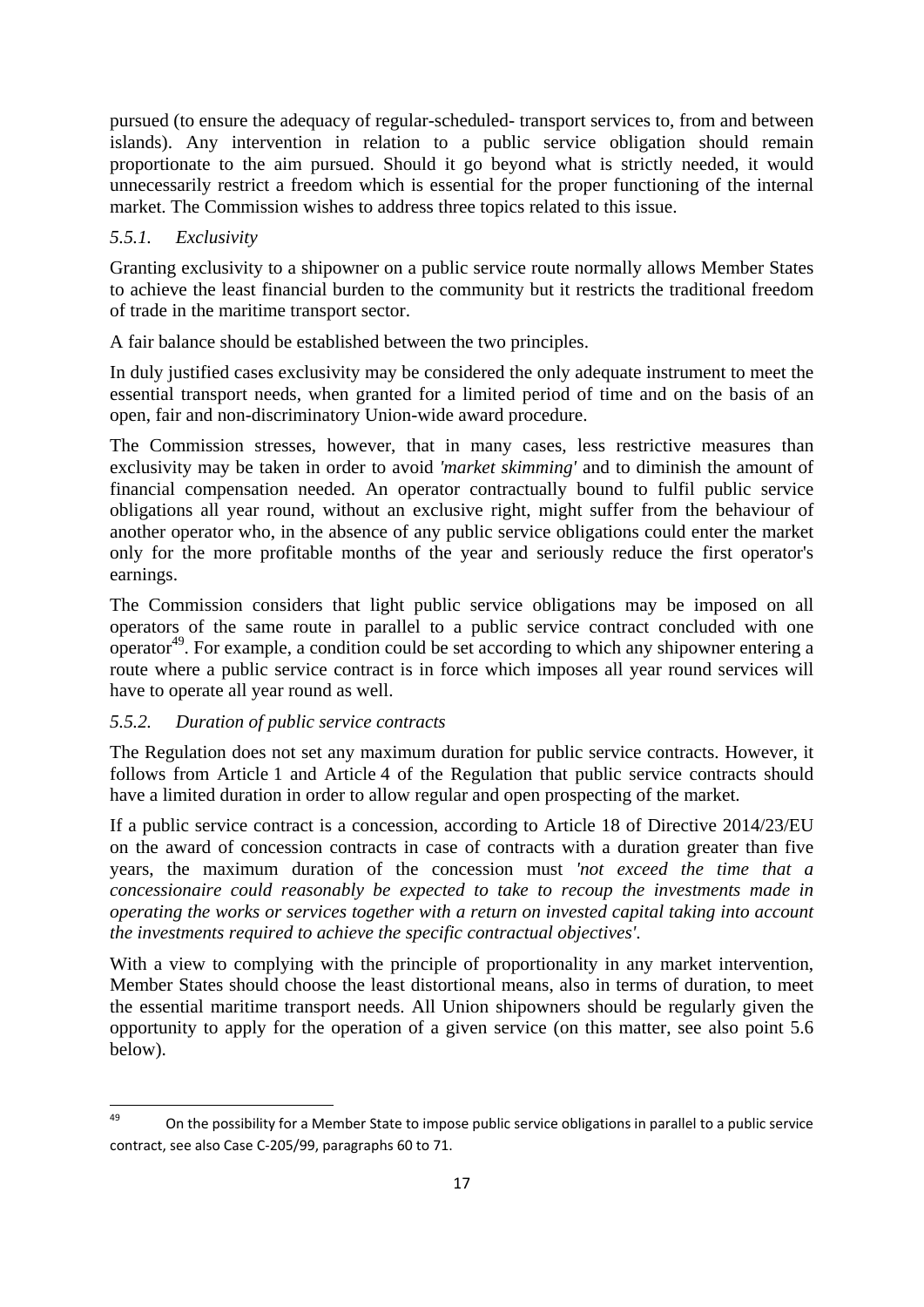In its interpretative Communication of 2003 the Commission indicated that a public service contract of a period of more than six years does not normally meet the proportionality requirement.

However, the Commission's experience since 2003 has shown that in some cases the six years limit puts shipowners off bidding as they consider this duration to be too short to recoup the investments in the operation of the service. Likewise, public authorities also claim that contracts of short duration might discourage shipowners from making more substantial investments, thus hampering innovation and possible improvements in the quality of the service. It should also be underlined that the preparation of selection procedure for awarding maritime cabotage public service contracts might take a certain time.

For this reason the Commission believes that public service contracts lasting more than five (in case the contract is a concession in the meaning of Concessions Directive) or six years can meet the proportionality requirement provided that (1) they are justified by objective criteria, such as the need to recoup the investments made in operating the maritime cabotage service under normal operating conditions (e.g. investments in vessels or infrastructure) (2) and they do not lead to the market foreclosure.

Without prejudice to a case-by-case analysis, according to the Commission's experience and the information provided by the public authorities, contracts of a maximum duration of 12 years could be justified in order to enable the depreciation of a significant part of costs of an average new ferry, while allowing the proper functioning of the market. In the Commission's opinion contracts of a significantly longer duration (e.g. that would allow the full amortisation of a new vessel with a return on the invested capital) could hamper the benefits of competitive pressure on the cabotage market  $^{50}$ (see also section 8 below).

### *5.5.3. Bundled routes*

Member States often wish to group public service routes to and from different islands into a single bundle in order to generate economies of scale and attract operators. Bundles as such are not contrary to Union law provided that bundling does not lead to discrimination and does not lead to undue market distortions.

The most appropriate size of bundles should be decided by taking account of the best synergy to be made in meeting essential transport needs.

#### **5.6. Public subsidies granted to compensate for public service obligations**

The Regulation applies in the same way whether subsidies are granted or not. However, when compensation for public service obligations and contracts is granted, this must be done in compliance with the Treaty State aid rules as interpreted by the Court of Justice and with the rules contained in the Commission's package of instruments governing State aid for the provision of Services of General Economic Interest (SGEI).

That package consists of the following instruments:

<sup>50</sup> 50 In Case C-323/03 *Commission of the European Communities v Kingdom of Spain* [2006] ECR I-2161 the Court ruled that a national measure which reserves maritime transport services to a single undertaking by a means of an administrative concession for duration of 20 years, renewable for the period of 10 years constitutes a restriction on freedom to provide services (paragraph 44).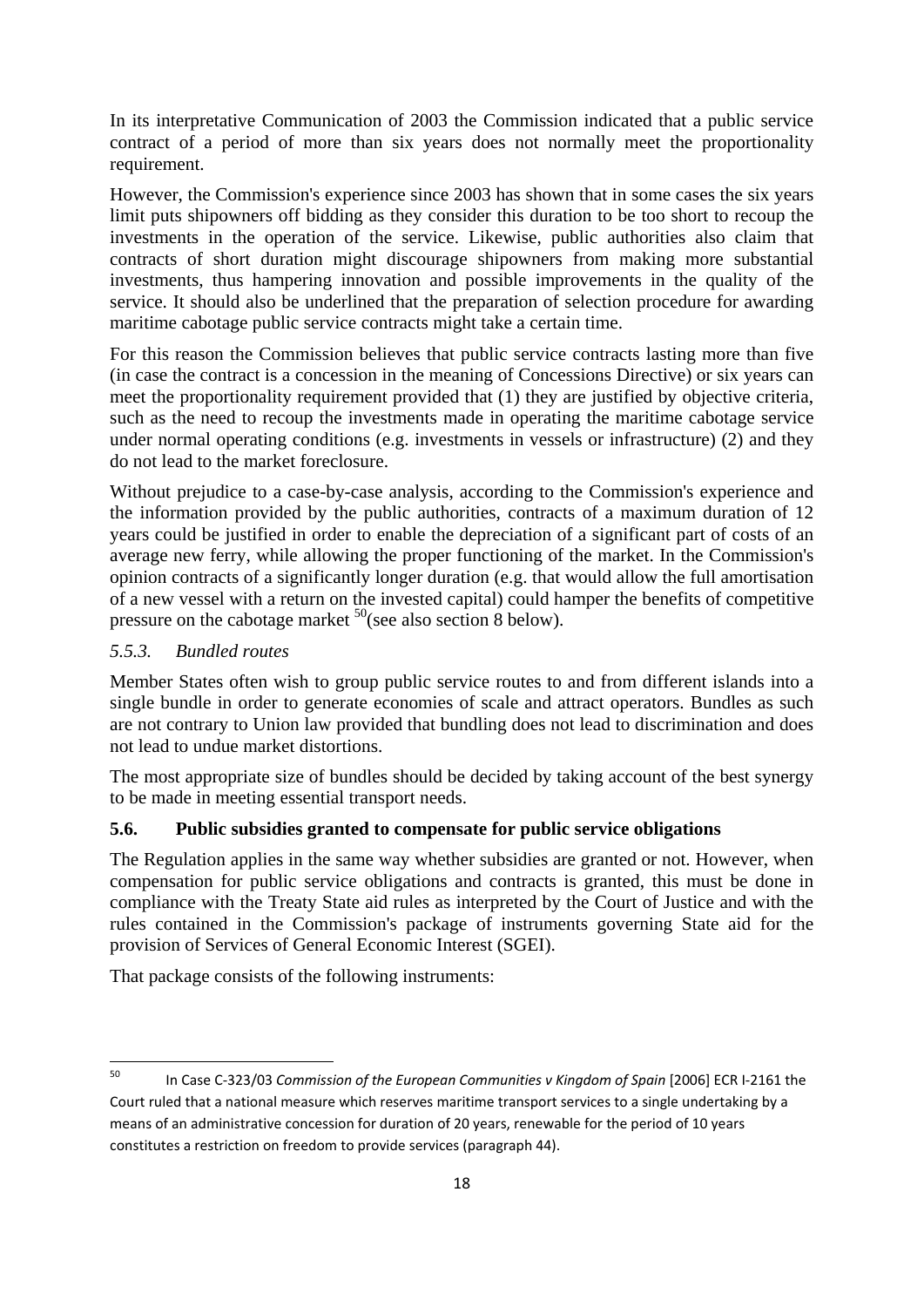- (a) a Communication<sup>51</sup> that clarifies the key concepts underlying the application of the State aid rules to public service compensation, as well as the conditions (so called Altmark<sup>52</sup> criteria) under which public service compensation does not constitute State aid;
- (b) a Commission Regulation on de minimis aid for the provision of  $SGEI^{53}$ , providing that public service compensation in an amount not exceeding EUR 500 000 over any period of three fiscal years is deemed not to constitute aid, provided that the conditions set out in that regulation are fulfilled.
- (c) a Decision  $54$  that sets out the conditions under which State aid in the form of public service compensation is compatible with the internal market and exempt from the requirement of notification.
- (d) a Framework for State aid in the form of public service compensation<sup>55</sup> that sets out the conditions under which compensation subject to the notification requirement<sup>56</sup> may be declared compatible with Article 106(2) TFEU.
- (e) The Commission has also published a Guide on the application of the EU rules on State aid, public procurement and the internal market to services of general economic interest, and in particular to social services of general interest<sup>57</sup>, to provide further guidance on the application of the SGEI rules.

## **5.7. The case of 'small islands'**

Procedures for concluding public service contracts in the maritime sector may be overcomplicated when it comes to organising services for small islands, which normally only attract local operators.

In order to reconcile this specificity with the need to comply with the principles of transparency and non-discrimination, which it considers can be achieved only through open,

52 Case C-280/00 Altmark Trans GmbH and Regierungspräsidium Magdeburg v Nahverkehrsgesellschaft Altmark GmbH.

53 Commission Regulation (EU) No 360/2012 of 25 April 2012 on the application of Articles 107 and 108 of the Treaty on the Functioning of the European Union to de minimis aid granted to undertakings providing services of general economic interest (OL L 114, 26.4.2012, p.8).

<sup>54</sup> Decision on the application of Article 106(2) of the Treaty on the Functioning of the European Union to State aid in the form of public service compensation granted to certain undertakings entrusted with the operation of services of general economic interest (OJ L 7, 11.1.2012, p. 3).

<sup>55</sup> Communication from the Commission on European Union framework for State aid in the form of public service compensation, OJ C 8, 11.1.2012, p. 15.

<sup>56</sup> That is when the public service compensation does not meet the Altmark criteria, is not covered by the SGEI de minimis regulation and is not block exempted under the Decision

57 SWD(2013) 53 final/2, available at

[http://ec.europa.eu/competition/state\\_aid/overview/new\\_guide\\_eu\\_rules\\_procureme](http://ec.europa.eu/competition/state_aid/overview/new_guide_eu_rules_procurement_en.pdf)nt\_en.pdf

<sup>51</sup> 51 Communication from the Commission on the application of the European Union State aid rules to compensation granted for the provision of services of general economic interest - OJ C 8, 11.1.2012, p. 4.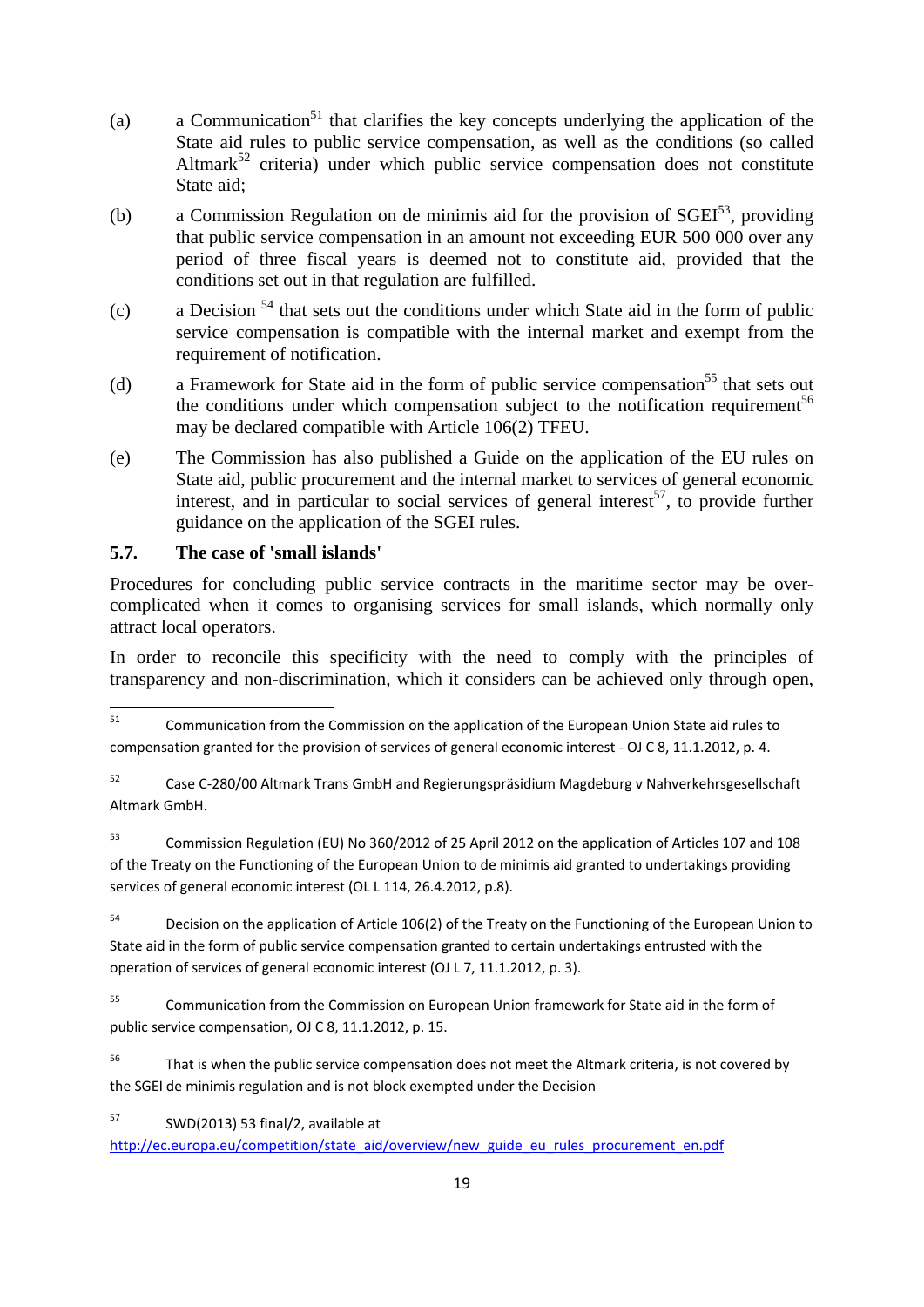fair and non-discriminatory award procedures, the Commission takes the view that, without prejudice to Union procurement and State aid rules where applicable, the selection of a suitable operator entrusted to serve a small island could be carried out following a simple call for expressions of interest without launching a formal tender, provided that a Union- wide announcement of the service – which is very easily organised – is maintained. The Commission takes the view that a longer duration of contracts, of 12 years, might be acceptable.

Regulation (EEC) no 3577/92 does not provide for a definition of small islands. For the purpose of this Communication, experience, and particularly a study carried out on behalf of the Commission58, shows that *'small islands'* could be understood to mean islands where the total annual number of passengers carried by sea to and from the island is around 300 000 or fewer. The threshold of 300 000 passengers refers to a one-way count, i.e. a passenger travelling to the island and back counts twice. As far as outermost regions are concerned, this threshold only applies to trade within the region (and not trade between an outermost island and the mainland).

The simplified rules may in principle apply to the carriage under public service contracts of both passengers and goods to and from a *'small island'*. However, goods trade, which can normally be organised under competitive conditions, should be excluded wherever there is a risk of unjustifiable market distortion.

Where the same operator serves several small islands, the total number of passengers carried by that operator in the context of the public service should be taken into account when determining whether the threshold is reached.

### **6. SAFEGUARD MEASURES**

Article 5 of the Regulation stipulates that Member States may request the Commission to adopt safeguard measures *'in the event of a serious disturbance of the internal transport market due to cabotage liberalisation'*. Article 2(5) provides that such measures may be applied for a maximum of one year where problems appear on the market which *'are likely to lead to a serious and potentially lasting excess of supply over demand, are due to, or aggravated by, maritime cabotage operations, and pose a serious threat to the financial stability and survival of a significant number of Community shipowners, provided that the short-term and medium-term forecasts for the market in question do not indicate any substantial and lasting improvements'*.

This provision has been applied only once, in Spain, when the Regulation first entered into  $force<sup>59</sup>$ .

It should be stressed that individual instances of shipowners on a given route going bankrupt are not sufficient to warrant the application of this clause.

<sup>58</sup> Study on Small Islands and Estuaries (2002), ICF Consulting.

 $59$  Commission Decision 93/396/EEC of 13 July 1993 on Spain's request for adoption by the Commission of a prolongation of safeguard measures pursuant to Article 5 of Regulation (EEC) No 3577/92 applying the principle of freedom to provide services to maritime transport within Member States (maritime cabotage) , OJ L 173, 16.7.1993, p. 33.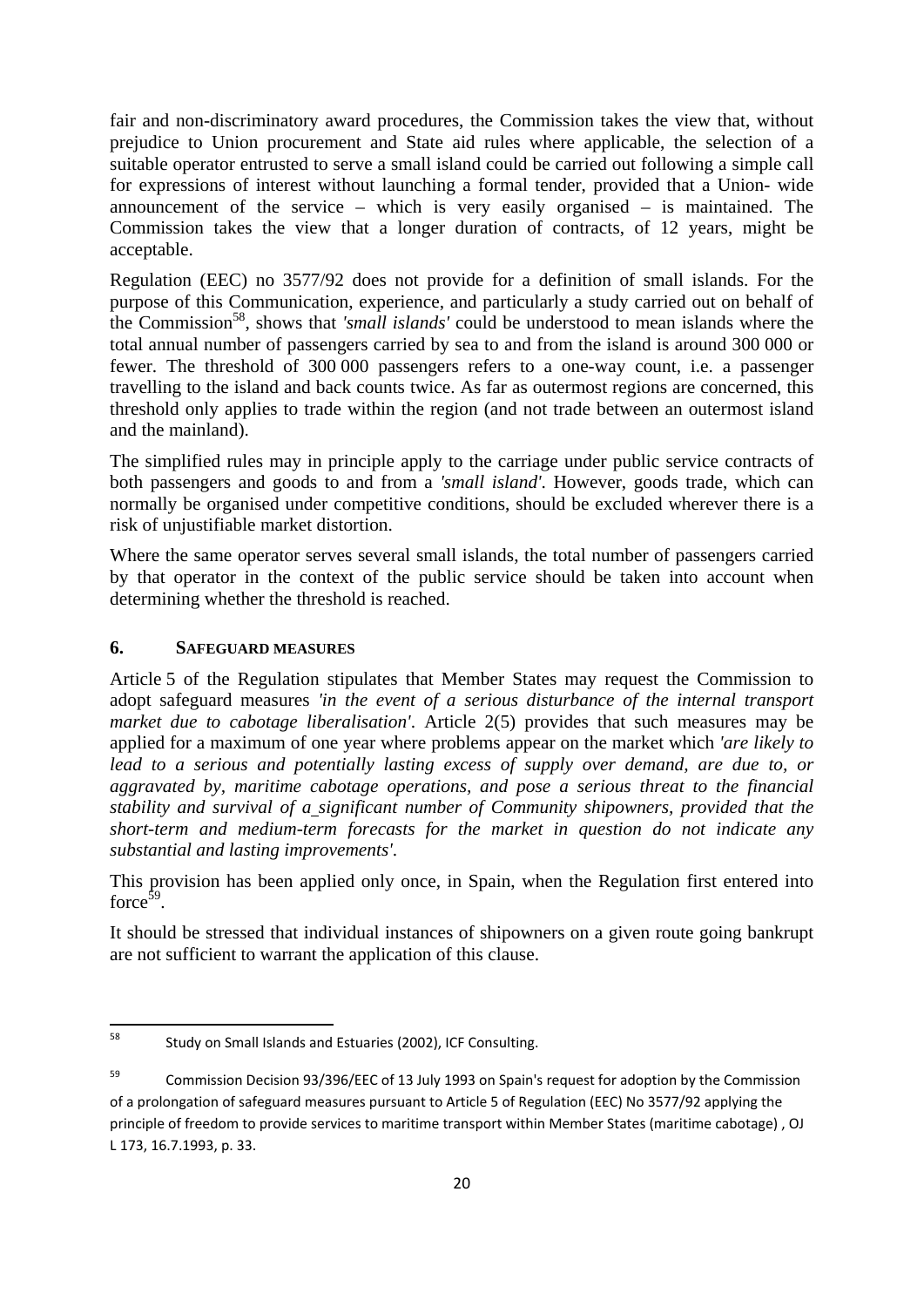The cabotage reports published since the Regulation entered into force show that liberalisation of cabotage has not caused any other serious disturbance of the internal transport market. It is unlikely that it would cause such a disturbance now, given that most services have been liberalised.

## **7. TRANSITIONAL MEASURES**

Article 6 of the Regulation lays down a number of temporary derogations from the implementation of this Regulation. The derogations set out by this Article expired in 2004. Upon the accession of Croatia, which became an EU Member State on 1 July 2013, Article 6 of the Regulation was amended in order to ensure some temporary derogations for Croatia<sup>60</sup>.

In line with the new Article 6(4) public service contracts to and between Croatian islands concluded before the date of Croatia's accession may continue to apply until 31 December 2016.

According to Article 6(5) cruise services carried out between Croatian ports by ships smaller than 650 gt have been reserved until 31 December 2014 to ships registered in, and flying the flag of, Croatia, which are operated by shipping companies established in accordance with Croatian law, and whose principal place of business is situated, and effective control exercised, in Croatia.

Finally, Article 6(6) lays down additional safeguard measures until 31 December 2014 regarding cruise services between ports of a Member State other than Croatia carried by the Croatian vessels smaller than 650 gt. The Commission may, upon a request by a Member State, decide within 30 days that such Croatian vessels shall not carry out cruise services between ports of certain areas of a Member State other than Croatia where it is demonstrated that the operation of these services seriously disturbs or threatens to seriously disturb the internal transport market in the areas concerned.

If after the period of 30 working days from the request the Commission has taken no decision, the Member State concerned can apply safeguard measures until the Commission has taken its decision. In the event of an emergency, the Member State may unilaterally adopt provisional measures for no more than three months and inform the Commission thereof. The Commission may abrogate the measures or confirm them until it takes its final decision.

## **8. APPLICATION OF REGULATION (EC) NO 1370/2007 TO MARITIME CABOTAGE**

Regulation (EC) No 1370/2007 of the European Parliament and of the Council on public passenger transport services by rail and by road and repealing Council Regulations (EEC) Nos  $1191/69$  and  $1107/70^{61}$  was adopted on 23 October 2007. According to Article 1(2) this Regulation shall apply to the national and international operation of public passenger transport services by rail and other track-based modes and by road. The same Article provides that *'Member States may apply this Regulation to public passenger transport by inland waterways and, without prejudice to Council Regulation (EEC) No 3577/92, national sea waters'.* 

<sup>60</sup> Act concerning the conditions of accession of the Republic of Croatia and the adjustments to the Treaty on European Union, the Treaty on the Functioning of the European Union and the Treaty establishing the European Atomic Energy Community, Article 18 and Annex V, point 7 (1), OJ L 112, 24.4.2012, p. 21.

 $^{61}$  OJ L 315, 3.12.2007, p. 1.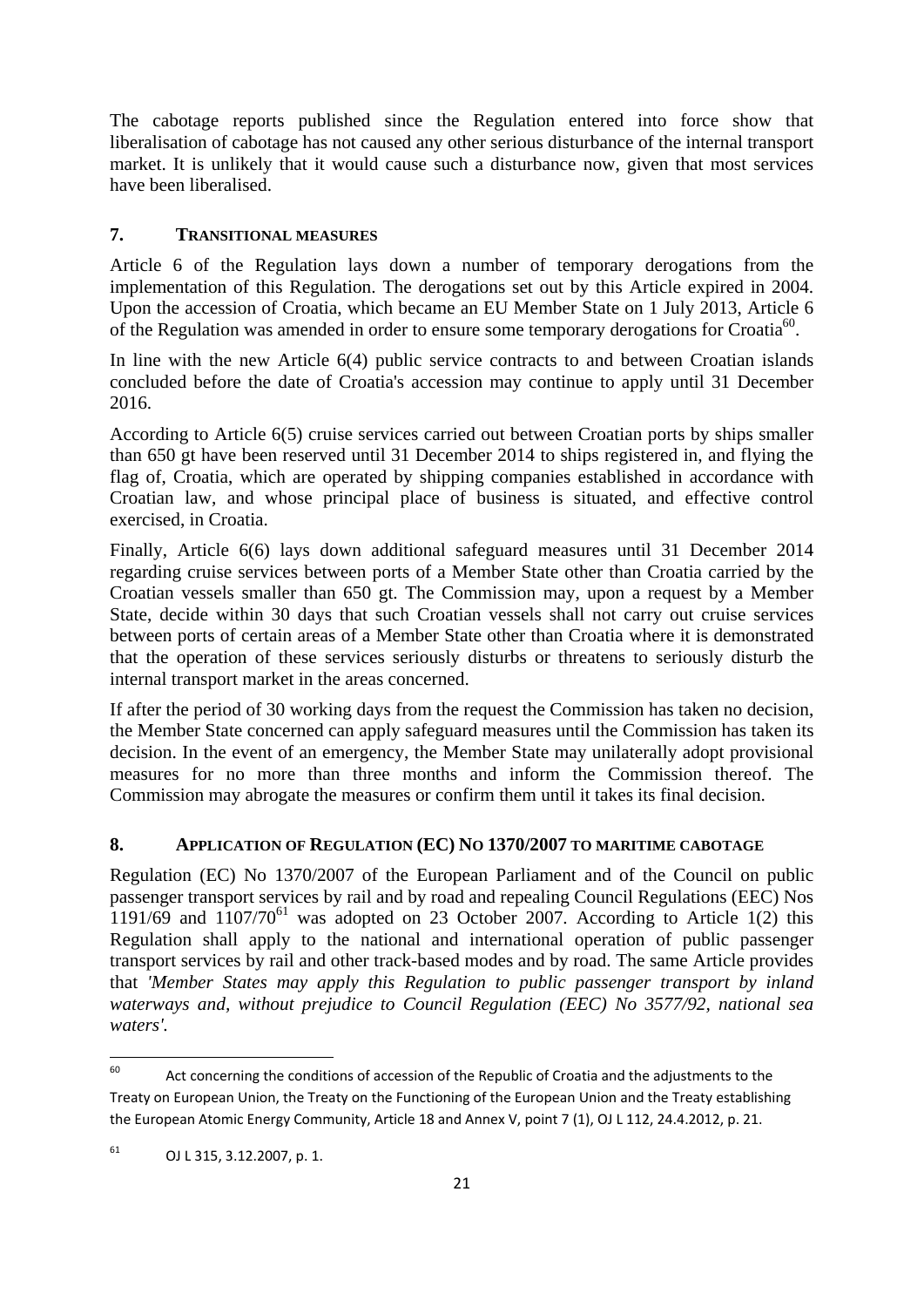As Regulation (EC) No 1370/2007 does not provide for a definition of *'national sea waters'* nor is this term defined in any Union or international acts, the Commission has been faced with questions of application of this Regulation to maritime cabotage services.

First of all, the Commission would point out that Regulation (EC) No 1370/2007 is not automatically applicable to public passenger transport by national sea waters, but applies only in those cases where a Member State makes it expressly applicable.

Secondly, the majority of public service contracts and obligations in maritime cabotage cover transport of both passengers and freight carried out by means of mixed passenger/cargo ferries, while Regulation (EC) No 1370/2007 may be applied only to public transport of passengers and not freight. Thus, Member States may not apply Regulation (EC) No 1370/2007 to such mixed public service contracts involving transport of freight.

Finally, Member States may apply Regulation (EC) No 1370/2007 to public transport of passengers by national sea waters to the extent that it does not prejudice the application of Regulation (EEC) No 3577/92. Therefore, in case a conflict of provisions of these two regulations exists, Regulation (EEC) No 3577/92 should supersede the conflicting provision of Regulation (EC) No 1370/2007. The latter might complete Regulation (EEC) No 3577/92 when there is no contradiction between them.

Certain provisions of Regulation (EC) No 1370/2007 that appear to affect the application of Regulation (EEC) No 3577/92, in particular the provisions on direct award of contracts, exclusivity or contract duration, are briefly discussed below<sup>62</sup>. This assessment of simultaneous application of the two regulations addresses only the most recurrent questions which the Commission received since the entry into force of Regulation (EC) No 1370/2007 and does not cover all its provisions in an exhaustive manner.

Regulation (EC) No 1370/2007 requires that public service contracts should be awarded through a fair, open, transparent and non-discriminatory competitive tendering procedure<sup>63</sup>. However, Regulation (EC) No 1370/2007 provides for some exceptions to this general principle such as for instance in Article 5(4) which states that the competent authorities may award a public service contract of small value or to a small or medium-sized operator directly without a competitive tendering procedure. The Commission considers that such direct award is in principle contrary to the principle of non-discrimination between shipowners laid down in Article 4(1) second sentence of Regulation (EEC) No 3577/92. Therefore, the Commission believes that in applying Regulation (EC) No 1370/2007 Member States may not award public service contracts regarding the passenger transport by national sea waters directly, without following a procedure which ensures the compliance with the principles of nondiscrimination, transparency and impartiality (see section 5.4 and 5.7 for simplified rules in case of 'small islands').

Pursuant to Article 3(1) and 2(f) of Regulation (EC) No 1370/2007 Member States may grant an operator an exclusive right in return for the discharge of public service obligations. Recital 8 of this Regulation recalls that passenger transport markets which are deregulated and in which there are no exclusive rights should be allowed to maintain their characteristics and way of functioning insofar as these are compatible with Treaty requirements. The exclusivity

<sup>62</sup> See also the Communication from the Commission on interpretative guidelines concerning Regulation (EC) No 1370/2007 on public passenger transport services by rail and by road, OJ C 92, 29.3.2014, p. 1.

 $63$  Article 5(3) of Regulation (EC) No 1370/2007.